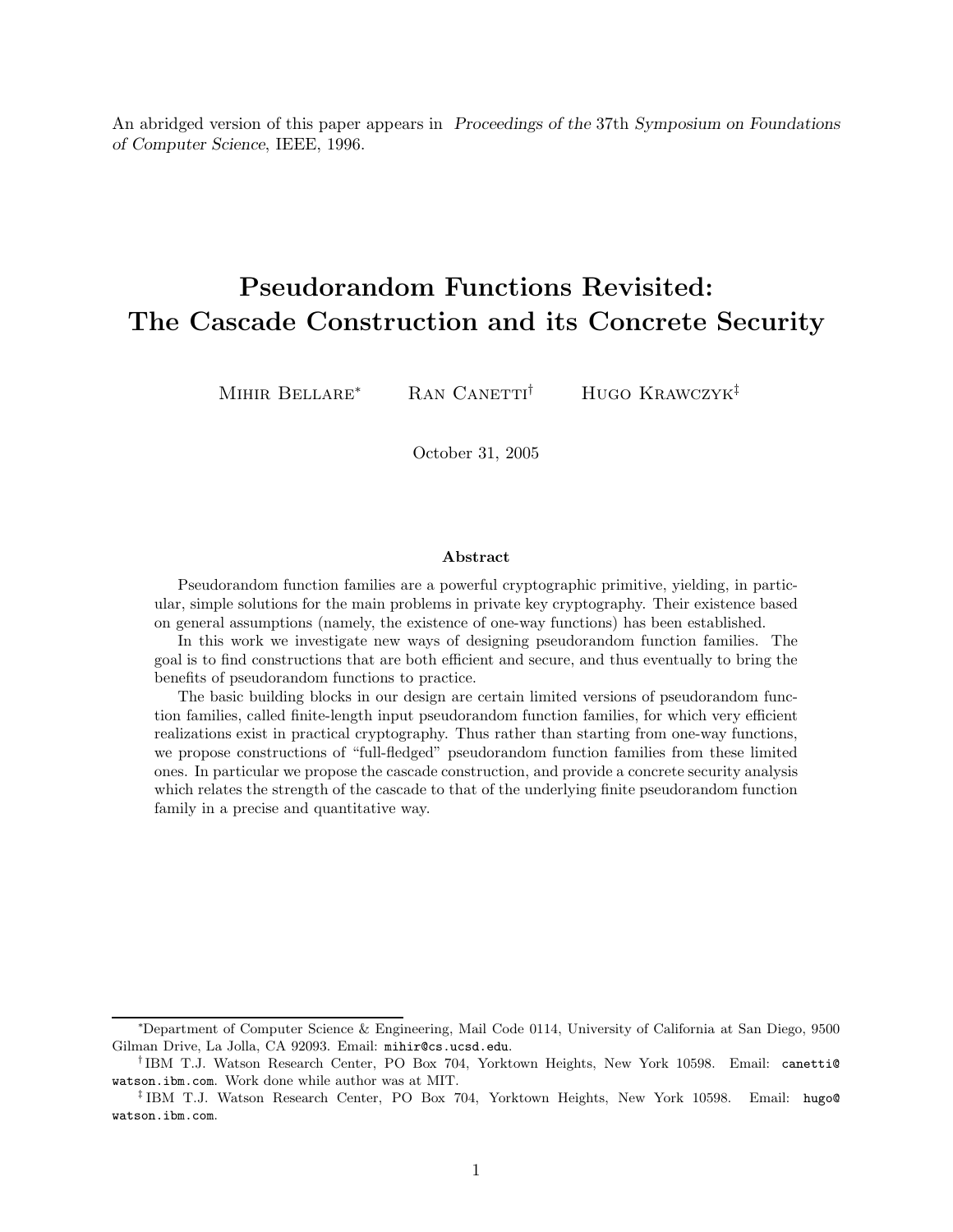# Contents

| $\mathbf{1}$ | Introduction                                                                                                         | 3              |
|--------------|----------------------------------------------------------------------------------------------------------------------|----------------|
|              | From FI-PRFs to VI-PRFs $\dots \dots \dots \dots \dots \dots \dots \dots \dots \dots \dots \dots \dots \dots$<br>1.1 | 3              |
|              | 1.2                                                                                                                  | $\overline{4}$ |
|              | 1.3                                                                                                                  | $\overline{5}$ |
|              | 1.4                                                                                                                  | 6              |
|              | 1.5                                                                                                                  | 6              |
| $\mathbf{2}$ | Definitions                                                                                                          | 7              |
| 3            | The basic cascade construction                                                                                       | 9              |
|              | 4 Getting rid of prefix-freeness                                                                                     | 10             |
|              | 5 The random-prepend construction                                                                                    | 11             |
|              | 6 Optimality of the analysis                                                                                         | 12             |
|              | A Proof of Lemma 3.2                                                                                                 | 15             |
|              | B Proof of Lemma 3.3                                                                                                 | 17             |
|              | C Proof of Theorem 4.1                                                                                               | 18             |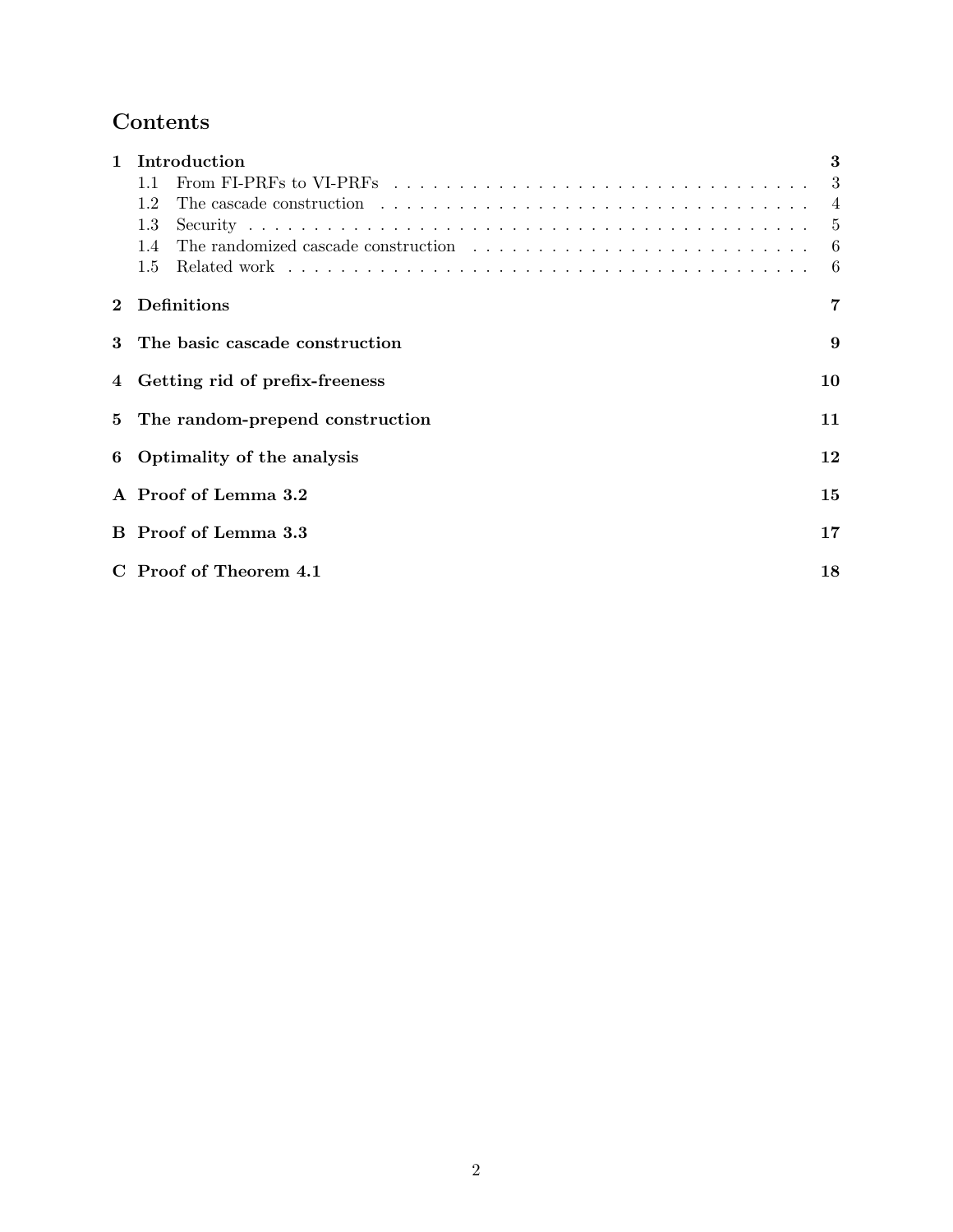## 1 Introduction

The notion of a pseudorandom function family was proposed by Goldreich, Goldwasser and Micali [10]. In such a family, each function is specified by a short, random key, and can be easily computed given the key. Yet the function behaves like a random one, in the sense that if you are not given the key, and are computationally bounded, then the input-output behavior of the function looks like that of a random function.

Pseudorandom functions (PRFs) enable the following very general paradigm of cryptographic protocol design, most importantly in the setting of private key cryptography (in this setting, a number of parties share a short, random key  $a$  which the adversary does not know): First design and prove secure a protocol assuming the parties share a truly random function. Then substitute the random function with a pseudorandom function indexed by the shared key a. The properties of pseudorandom function families guarantee that security is preserved.

In particular, pseudorandom functions provide, via this paradigm, simple and convenient solutions to the two most basic problems of private key cryptography, namely message authentication and encryption. Data D can be authenticated by appending the tag  $f(D)$ , where  $f = F_a$  is the function indexed by key a in familiy F. Similarly, data D can be encrypted by picking r at random and transmitting  $(r, f(r) \oplus D)$ , where  $\oplus$  is bitwise exclusive-or. It is not hard to see that these methods are secure if f is truly random, and hence also if f is chosen from  $F$ .

Therefore, the study of practical candidates for pseudorandom functions is essential in providing solutions to the increasing use of cryptography in real world applications. This search forms the basic motivation for our work.

It is important to note that the above applications impose requirements on the *sizes of inputs* and outputs of the pseudorandom functions in the family. The data to be authenticated or encrypted can be mega-bytes or more in length (e.g., a movie). Thus, to be useful for authentication, the function  $F_a$  must be able to take long inputs. (This means inputs of any pre-specified length, or, even better, inputs of variable length.) Encryption done in the above way poses similar requirements on the output length. Since this will be a crucial point, let's introduce a piece of terminology straight away. We call a pseudorandom function a VI-PRF (the "VI" standing for "Variable-length Input") if it can take inputs of any pre-specified length, or of variable length. These are the kinds of pseudorandom functions we want.

So how can one construct (variable-length input) pseudorandom function families? A traditional approach constructs pseudorandom function families from pseudorandom generators [10]. Pseudorandom generators are in turn constructed from any one-way function [12]. (Recently a different construction of pseudorandom function families from trapdoor functions was proposed [16].) In these works pseudorandom function families are regarded as a compound primitive, whereas oneway functions (or trapdoor functions) are the building blocks. In all cases, the suggested candidates for the building blocks come from number-theoretic problems or combinatorial problems.

We follow a different approach to constructing variable-length input pseudorandom function families which has the potential of yielding more efficient constructions. The idea is to move to different building blocks.

### 1.1 From FI-PRFs to VI-PRFs

We assume the existence of *fixed-length input* pseudorandom function (FI-PRF) families. This is a primitive first introduced by Bellare, Kilian and Rogaway [6] in order to model the popular Data Encryption Algorithm. A FI-PRF family is a family of functions which already have the pseudorandom function property. But they have the following serious drawback: unlike VI-PRF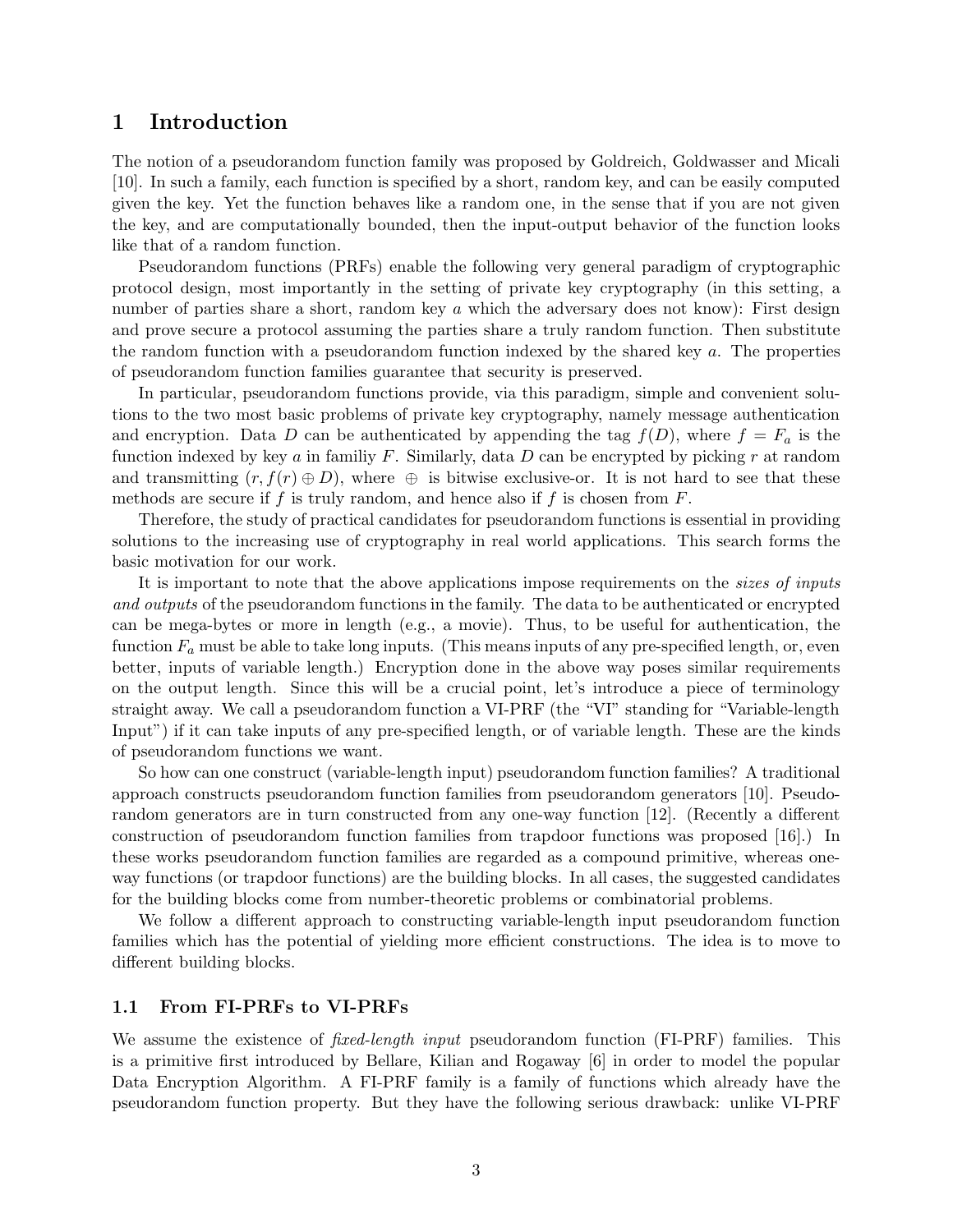functions, the members of this family only take fixed-length inputs. For example the members of the family might map 512 bits to 128 bits. <sup>1</sup>

So, for us the basic "building blocks" are FI-PRF families rather than one-way functions or pseudorandom generators. We then show how to construct VI-PRF families from FI-PRF families in an effective way. Let us now explain the background and motivation for this assumption and approach.

The basis for FI-PRFs. There is a body of cryptographic primitives, extensively used in practice, which are more efficient than number theoretic primitives yet seem to possess appreciable cryptographic strengths. Examples of such primitives include DES [2], and the compression functions of SHA [19] and of MD5 [17]. In particular, it might be reasonable to assume that such primitives, or simple enhancements or extensions of them, behave like pseudorandom functions in the first place. Such a suggestion was first made in the context of DES [14, 6] and has also been suggested for the compression function of MD5 [5], the last two both in the context of constructing message authentication codes. However, these primitives have finite-length inputs and outputs. (For example the compression function of MD5 provides a family each member of which is specified by a 128 bit key and maps a 512 bit input to a 128 bit output.) So we are talking about FI-PRF families; whereas applications need VI-PRFs. This motivates our study of constructing VI-PRFs from FI-PRFs.

THE MERITS OF A GENERAL CONSTRUCTION. It is important to find general constructions that work assuming the existence of *any* FI-PRF family. The reason is the same as that driving the search for constructions based on any one-way function. Namely, some particular candidate might fail or new (possibly better) candidates may emerge. In particular, we caution that at this time, the assumption that DES, or some other specific function, behaves like a FI-PRF has not been extensively investigated or validated, and for some of these functions, the assumption may turn to be false.

General techniques for extending FI-PRFs to VI-PRFs also provide for modular design of pseudorandom function families: First engage in the easier task of designing a FI-PRF. Next construct a VI-PRF using the general technique.

#### 1.2 The cascade construction

BACKGROUND. Our construction stems from a popular construction of collision-resistant hash functions. A collision-resistant cryptographic hash function  $(CRH)$  H is a function that hashes arbitrarily long inputs to outputs of fixed length k (say,  $k = 128$  bits), while guaranteeing that it is computationally infeasible to find  $x \neq y$  such that  $H(x) = H(y)$ . The construction of CRHs, due to Merkle [15] and Damgård [9], is as follows. First design a "compression function"  $h$  that takes two inputs of fixed length – one of k bits and the other of b bits — and outputs a k-bit string. Make sure that h is collision-resistant (i.e., it should be infeasible to find  $(a, x) \neq (a', x')$  such that  $h(a, x) = h(a', x')$ ). Next, define H as follows. First fix some arbitrary k-bit initial value IV. Next, partition each input x into b-bit blocks  $x = x_1, \ldots, x_n$  and compute:

$$
y_0 = \text{IV}
$$
  

$$
y_i = h(y_{i-1}, x_i) \quad \text{for } i = 1, \dots, n.
$$

The output is  $H(x) = y_n$ . It is easy to see that if h is collision-resistant then so is H.

 $1$  The notion of security is appropriately quantified to discuss finite objects  $[6]$ . We discuss this later.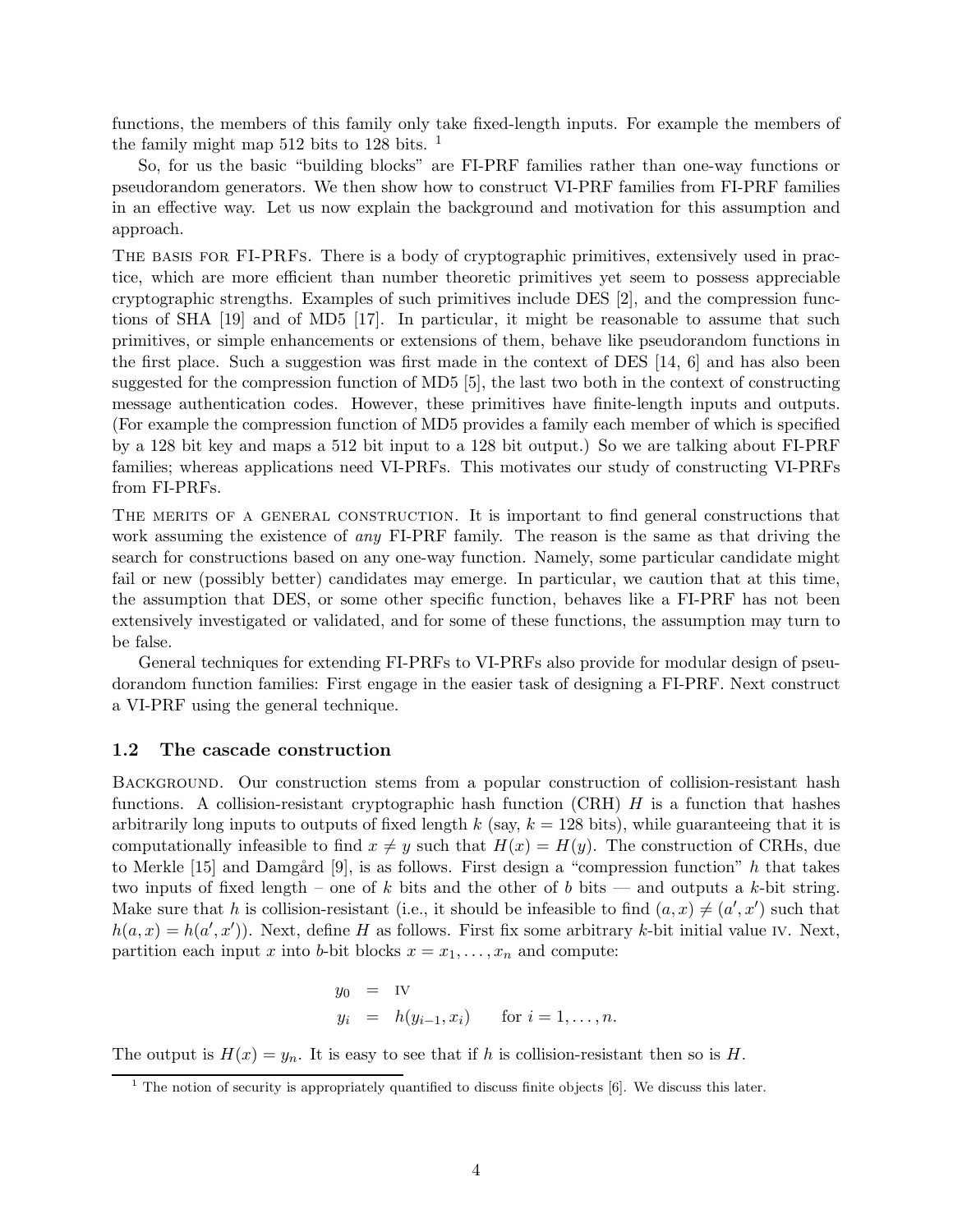Known CRHs (e.g., Rivest's MDi series, SHA) follow this paradigm. These CRH are in wide use. Their strength lies in their efficiency and versatility: in particular, they can be run, in software, faster than most other cryptographic transforms.

THE BASIC CASCADE CONSTRUCTION. We assume we are given a FI-PRF family  $F$ . Each  $k$  bit key a specifies a function  $F_a: \{0,1\}^b \to \{0,1\}^k$ . We write  $F_a(z) = F(a, z)$ . Now, we propose to construct a family  $F^{(*)}$  which we call the *basic cascade construction*. Each function  $F_a^{(*)}$  is still indexed by a k-bit key and returns a k-bit output, but takes input of arbitrary length. The construction will be the same as above, with  $F$  playing the role of  $h$ , and one other (important) difference: the key *a* to  $F_a^{(*)}$  plays the role of IV. Namely we compute:

$$
y_0 = a
$$
  
\n $y_i = F(y_{i-1}, x_i)$  for  $i = 1, ..., n$ ,

where *n* is the number of input blocks. The output is  $F(a,x) = y_n$ . (In short,  $F_a^{(*)}(x_1,\ldots,x_n) =$  $F_{F_a^{(*)}(x_1,...,x_{n-1})}(x_n)$ . Our claim is that, given the above assumption on the basic family F, the resultant family  $F^{(*)}$  is a pseudorandom function family on any set of inputs that is prefix-free (that is, as long as no input is a prefix of another input). In particular, this holds when all inputs are of the same length.

Since what we have done is replace the fixed iv in the Merkle construction with the key to our PRF, we view the cascade construction as a "keyed" version of Merkle's construction.

Now, we might view the compression function  $h$  of SHA or MD5 as specifying a FI-PRF family, via  $F_a(z) = h(a, z)$ . Then we have an efficient construction of a pseudorandom function family taking inputs of any desired (but fixed) length  $nb$ .

GENERAL, VARIABLE LENGTH INPUTS. If inputs are allowed to be prefixes of other inputs then the pseudorandomness property vanishes. <sup>2</sup> Fortunately, the construction can be modified to work. We show that if some prefix-free encoding is applied before invoking  $F^{(*)}$  then a good VI-PRF is obtained. An alternative that may be more attractive in practice is to append some "key-material" to the message before doing the construction. More precisely, let the key consist of  $k+\delta$  bits, where the first, k-bit part is called a and the second,  $\delta$ -bit part is called d. Let  $F_{a.d}^{\text{asc}}(x) \stackrel{\text{def}}{=} F_{F_a^{(*)}(x)}(d)$ . We call this the *append cascade* construction. Below we focus on this one, since in practice variable length is required.

### 1.3 Security

We want to say that if  $F$  is a FI-PRF family then  $F^{\text{acsc}}$  is a VI-PRF family. But there is a small problem. Traditionally, pseudorandom function families, like similar primitives (such as one way functions and pseudorandom generators), are presented in an asymptotic way: there is an infinite sequence of instances of a primitive, where each instance corresponds to a specific value of a security parameter. As the security parameter tends to infinity, the probability of breaking the corresponding instance becomes negligible. (In the case of pseudorandom function families the security parameter is related to the key-length.) Here, however, we deal with primitives that consist of a single instance: there is a single MD5, a single SHA and a single DES. Asymptotic behavior in the security parameter has no meaning here. We thus resort to explicitly specifying the parameters determining the security.

<sup>&</sup>lt;sup>2</sup> For  $F^{(*)}$ , note that if  $x_1, x_2$  are each b bits long then  $F_a^{(*)}(x_1x_2) = F_{F_a^{(*)}(x_1)}(x_2)$ , so  $F_a^{(*)}(x_1x_2)$  can be computed given  $F_a^{(*)}(x_1)$ . But for a random function R one has very low probability of computing  $R(x_1x_2)$  given  $R(x_1)$ .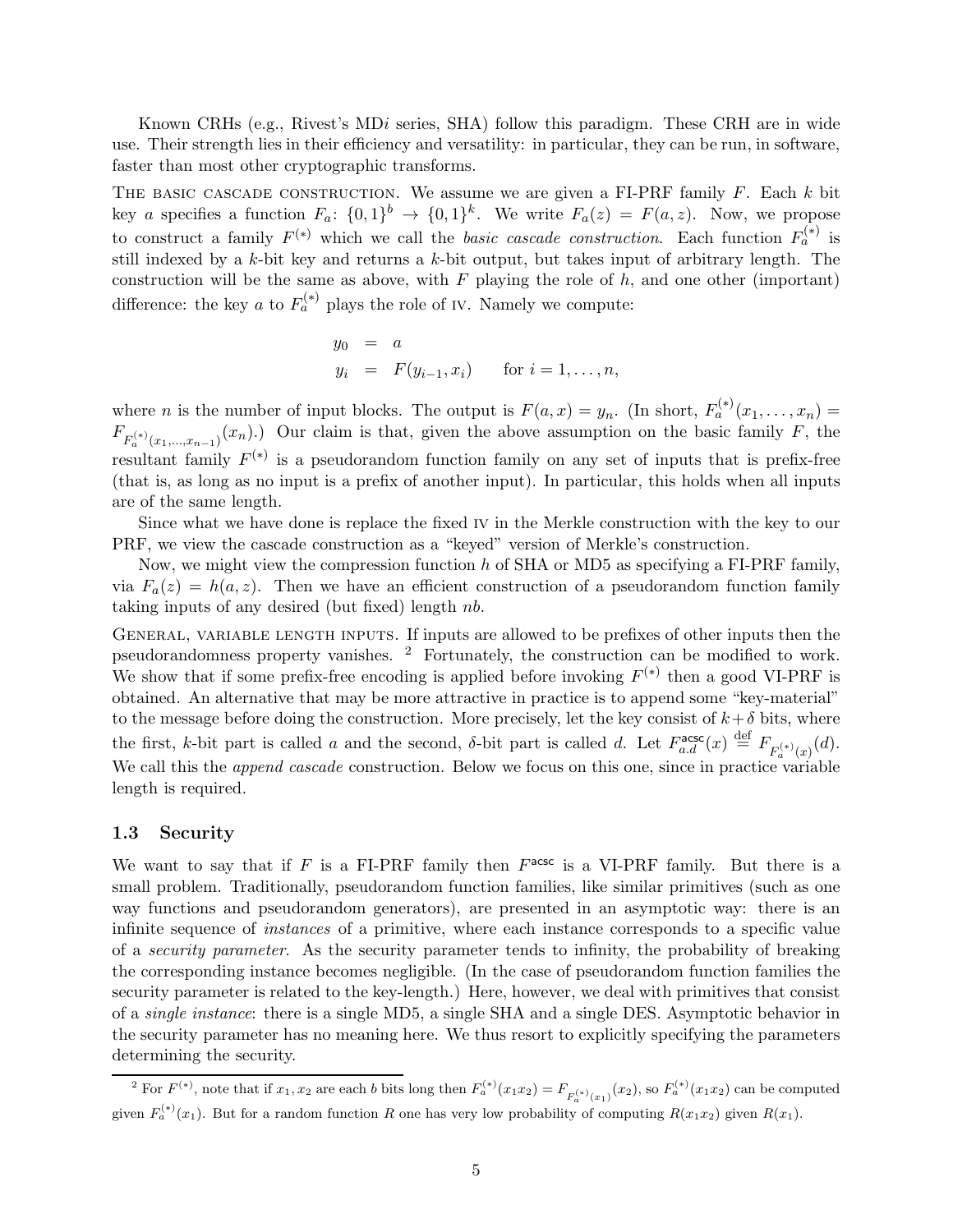Another benefit of explicitly specifying these parameters is that it highlights the quality of a transformation from one primitive to another. This is part of a general program in which one investigates not only the existence of polynomial time reductions between primitives, but the actual efficiency they achieve. The quality of a security reduction is important because it tells us exactly what strength we can expect from a scheme, for example how much time we can allow the adversary and still know that the scheme is not breakable except with a specific probability.

The above two ingredients, explicit security parameters and carefully quantified security reductions, form the basis for what we call *concrete security analysis*. In the case of pseudorandom functions this study was initiated in [6, 5]. Security preserving reductions are the subject of other works as well, e.g. [11, 13, 1].

Following [6], we say that a function family G is  $(t, q, l, \epsilon)$ -secure if a program that runs in time t (more precisely, the running time plus size of the description of the program, in some fixed RAM model of computation, must be bounded by t), given an oracle for a function E and allowed to make at most q queries to this oracle, each of at most l blocks, has advantage at most  $\epsilon$  in distinguishing whether  $E$  is a random member of  $G$  or a truly random function with the appropriate domain and range.

Now we are finally able to state our main result: We show that if F was  $(t', q, 1, \epsilon')$ -secure then  $F^{\text{acsc}}$  is  $(t, q, l, \epsilon)$ -secure, for t comparable to t' and  $\epsilon = q l \epsilon'$ . Thus we establish a concrete lower bound on the hardness to break the cascaded family in terms of the strength of the given family.

Tightness. We complement the analysis of the cascade construction by demonstrating its optimality. We present a simple algorithm, based on the Birthday Paradox, for distinguishing between a function generated via our cascaded construction and a truly random function. The resultant attack achieves a distinguishing probability equal to the one proven in our lower bound. The attack is very general, and requires no a-priori information about the underlying FI-PRF. In particular, it applies even if the underlying function family is chosen at random from all function families with a given size. (We also show how to translate this distinguisher into an attack on message authentication schemes based on the cascaded construction. See Section 6). This attack, combined with an additional simple observation, demonstrates the optimality of the analysis.

#### 1.4 The randomized cascade construction

In the above cascade construction the probability of successful attack against the constructed family,  $F^{\text{acsc}}$ , is larger than the probability of successful attack against the underlying function  $F$ by a factor of  $ql$ . We modify the cascade construction to obtain more moderate increase in the probability of successful attack. The idea is to randomize the cascade. It also turns out that this randomization obviates the need to append key material, so now the key is just a. The output for input x is computed by picking a random b bit string R and outputting  $(R, F_a^{(*)}(R \cdot x))$ . Note that this is now a probabilistic function, since to compute the output on a given input, a probabilistic choice is made. We call this randomized function  $F_a^{\text{rcsc}}$ .

Technically  $F^{\text{rcs}}$ , being randomized, cannot be a pseudorandom function family. But we can consider "randomized" families in a natural way. We show that if F was  $(t', i, 1, \epsilon'(i))$ -secure for all  $i = 1, \ldots, q$  then  $F^{\text{resc}}$  is  $(t, q, l, \epsilon)$ -secure for t comparable to t' and  $\epsilon = \epsilon'(q) + lq\epsilon'(1) + \delta$  where  $\delta = \sum_{i\geq 2} \frac{q^i}{2^{(i-1)}}$  $\frac{q^{i}}{2^{(i-1)!}}\epsilon'(i)$  is negligible. In contrast,  $F^{\text{acsc}}$  obtains, using this notation,  $\epsilon = lq\epsilon'(q)$ . In the typical cases where  $\epsilon'(1)$  is much smaller than  $\epsilon'(q)$ , Fresc does significantly better than  $F^{\text{acsc}}$ .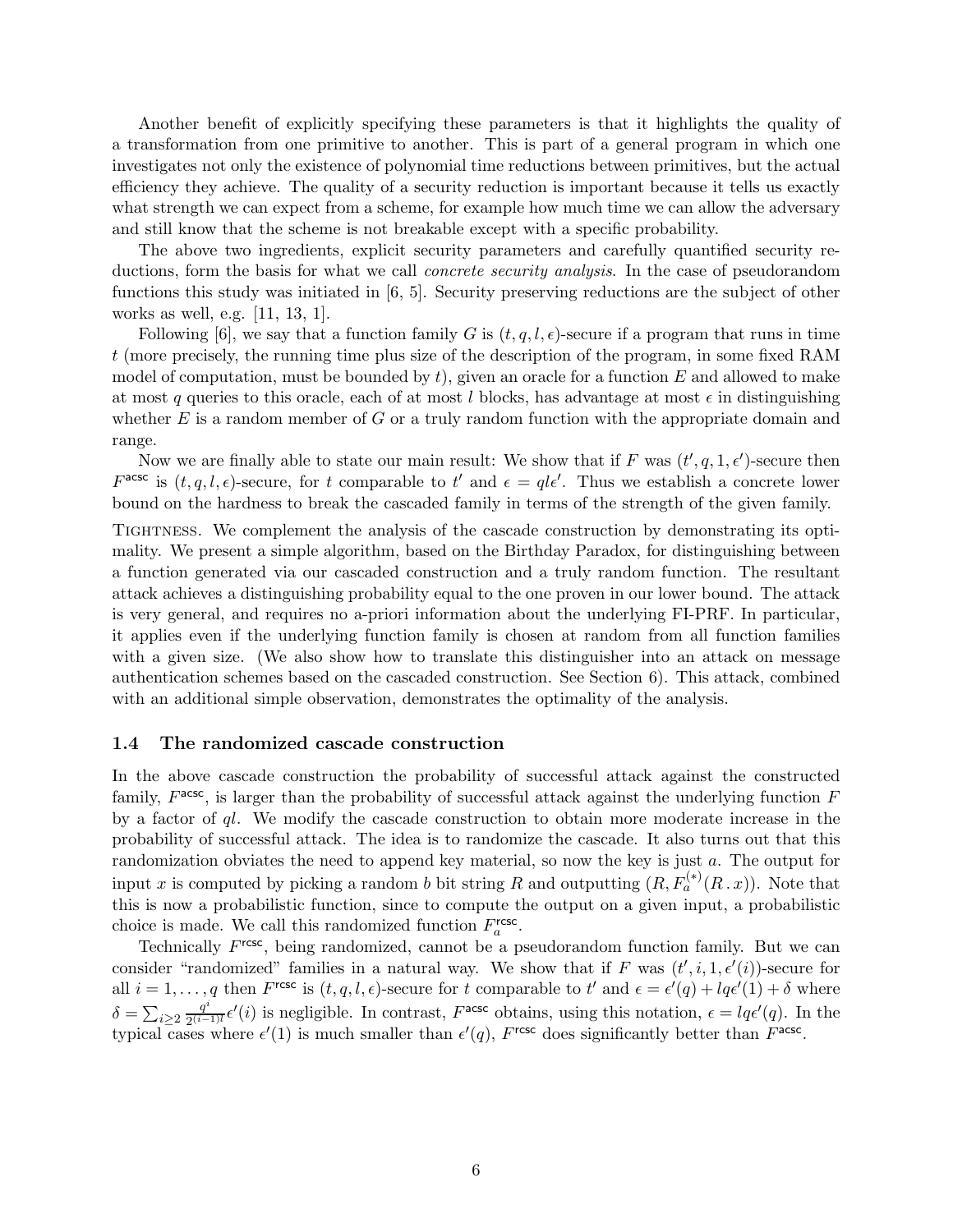#### 1.5 Related work

In comparison to constructions based on one-way or trapdoor functions [12, 10, 16], ours are more efficient in practice. Let us now turn to constructions based on FI-PRFs.

The first construction of VI-PRFs from FI-PRFs is in [6]. They analyze another popular construction (namely, Cipher Block Chaining, or CBC) and show that it yields a VI-PRF if the underlying functions are FI-PRFs. That work differs from ours in the practical cryptographic primitive considered (it builds on block ciphers as opposed to compression functions as in our case).

FI-PRFs are used to construct message authentication codes in [5]. Underlying their constructions is a construction of a randomized family of VI-PRFs. But they don't provide a (deterministic) VI-PRF family.

If F is a FI-PRF family and H is a collision-resistant function then the family  $G$  defined by  $G_a(x) = F_a(H(x))$  is a VI-PRF family. (This simple observation was made in [7].) A variant is to let  $H$  be a collection of almost universal<sub>2</sub> hash functions [8, 20], meaning that for any fixed but distinct x, x', the probability that  $h(x) = h(x')$  is small, when h is drawn randomly from H. Then  $G_{a,h}(x) = F_a(h(x))$  is also a VI-PRF family. (Note that h is part of the key).

We note that, in general, no one of these constructions is superior to the other in all the aspects. Choosing between one approach or the other in practice may depend on a variety of considerations like efficiency and availability of software and hardware implementations, security of the underlying primitive, quality of the reduction proving security, key size, and even non-technical aspects as the regulation of cryptography by local governments. It is therefore important to back these different approaches with sound and efficient constructions. Furthermore, it is important to investigate constructions that exist in practice and figure out their quality, even when alternatives are known, because in many cases the practical constructions have advantages in the settings in which they are used.

In a companion work, we build message authentication functions from collision-resistant hash functions [3]. That work uses a different assumption than the one here. It assumes the underlying compression function to be a secure message authentication function, and the iterations ( $\hat{a}$  la Merkle) be collision resistant. Using our work, one can show that if the compression function is a good pseudorandom function then both of the above assumptions in [3] are fulfilled.

Finally, we remark that the construction, and our proof methodology, are reminiscent of the [10] construction and proof. They construct VI-PRFs from length doubling pseudorandom bit generators, whereas we use FI-PRFs. However the basic cascade construction (which, as we have said, is a keyed version of Merkle's construction) may be viewed as a generalization of the binary tree construction of [10]. In our case the tree has arity  $2<sup>b</sup>$ . (Recall b is the input block-size. The tree is as follows. The root stores the original key a. The children of a node labeled y are the  $2^b$ strings  $F_y(x)$  for  $x \in \{0,1\}^b$ .) In particular, the constructions coincide if  $b=1$ . (That is, we have a FI-PRF family which takes just one bit of input. Such a family can be seen as a length doubling pseudorandom bit generator defined by  $G(y) = F_y(0)$ .  $F_y(1)$ . Our proof is influenced by that of [10], but new features emerge because we are dealing with pseudorandom functions, not generators, making the reducibility question a different one. Comparing efficiency, given the generator, the [10] construction takes m applications of it to process an m-bit message, while given the FI-PRF, we take  $m/b$  applications of it.

# 2 Definitions

We define FI-PRF families and their concrete security, slightly extending the definitions of [6].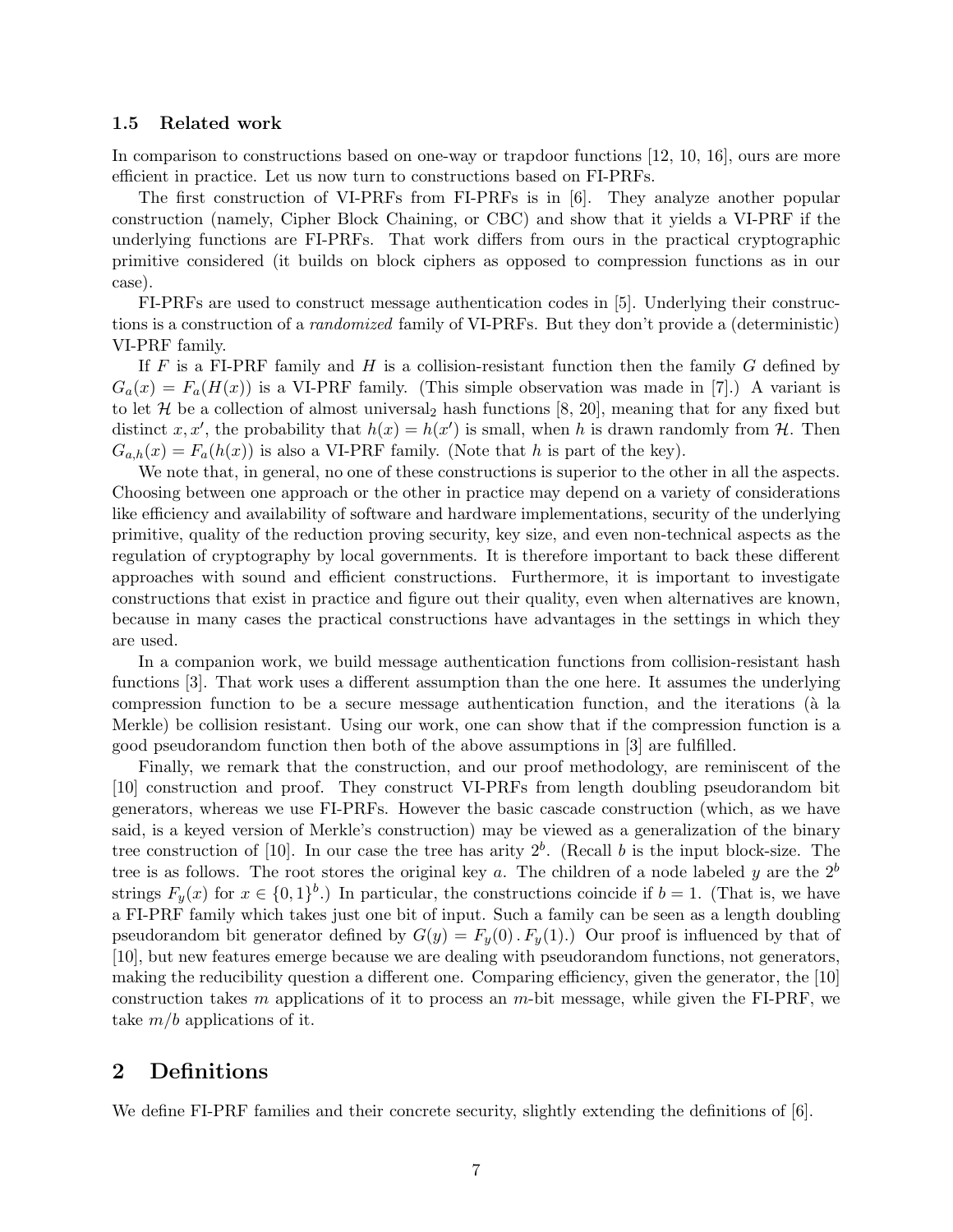NOTATION. Denote by |x| the length of string x. Let  $[m] = \{1, \ldots, m\}$  for any integer  $m \geq 0$ . If S is a probability space (resp. a set) then  $x \stackrel{R}{\leftarrow} S$  denotes the operation of selecting an element from S (resp. uniformly at random from S). Furthermore  $x_1, \ldots, x_m \stackrel{R}{\leftarrow} S$  abbreviates  $x_1 \stackrel{R}{\leftarrow} S; \ldots; x_m \stackrel{R}{\leftarrow} S$ S. Let  $\text{Maps}(X, Y)$  be the set of all functions mapping from set X to set Y.

FINITE FUNCTION FAMILIES. A (finite) function family  $F$  is a finite collection of functions together with a probability distribution on them. Thus  $f \stackrel{R}{\leftarrow} F$  denotes the operation of selecting a function at random from  $F$  according to the underlying distribution. All functions in the collection are assumed to have the same domain, denoted  $Dom(F)$ , and the same range, denoted  $Range(F)$ .

We consider keyed families. Here there is a set of "keys" and each key names a function in  $F$ according to some fixed convention. (Note that different keys can name the same function.) Usually the set of keys is  $\{0,1\}^k$  for some integer k called the key length. We use several notations for the function denoted by a key a. Sometimes we write it  $F_a$ ; other times we view F as a two argument function and write  $F_a$  as  $F(a, \cdot)$ . When some key length, and some association of keys to functions have been fixed and agreed upon, we adopt the convention that the distribution on the function family is that given by picking a key at random from  $\{0,1\}^k$  and selecting the corresponding function; namely,  $f \stackrel{R}{\leftarrow} F$  is equivalent to  $a \stackrel{R}{\leftarrow} \{0,1\}^{\kappa}$ ;  $f \leftarrow F_a$ . We require that given the key it is possible to compute the corresponding function efficiently. Measuring the computation time, let Time(F, n) denote the time of a program to compute  $F_a(x) = F(a, x)$  given a and x with  $|x| \leq n$ .

In the families we consider the range  $\text{Range}(F)$  will be fixed. Furthermore, it will equal the domain of the keys, namely  $\{0,1\}^k$ . The domain  $Dom(F)$  can vary; however, we will work over a particular block size b (eg.  $b = 512$ ) and denote  $B = \{0, 1\}^b$ . This means we will consider domains of the form  $B, B^*, B^n$ , and  $B^{\leq n}$  (i.e., strings of at most *n* blocks).

PSEUDORANDOMNESS OF FUNCTION FAMILIES. Intuitively, a finite function family  $F$  is pseudorandom if the input-output behavior of a random member of the family is indistinguishable from the behavior of a random function of the same domain and range. This is formalized via the notion of statistical tests, or distinguishes [10]. A distinguisher is an oracle algorithm; it is given a random member either of a family  $F^1$  or of a family  $F^2$ , and tries to decide which is the case. For a distinguisher D let

$$
\mathsf{Adv}_D(F^1,F^2) \;\; = \;\; \Pr_{g \xleftarrow{R} P^1} \left[ \, D^g = 1 \, \right] - \Pr_{g \xleftarrow{R} P^2} \left[ \, D^g = 1 \, \right] \; ,
$$

where the probabilities are over the choices of  $g$  and the coin tosses of  $D$ .

We are interested in the resources used by the distinguisher to make its decision. Salient resources are computing time, memory requirements, and number and length of oracle queries. Even though time and memory limitations may be very different,<sup>3</sup> for this extended abstract we unify the two notions (and slightly abuse notation) by letting time equal the running time *plus* the memory required. (Without loss of generality the memory includes the size of the code.) Say that D  $(t, q, l, \epsilon)$  distinguishes  $F^1$  from  $F^2$  if it runs for time t, makes q oracle queries each of length at most l blocks, and  $\mathsf{Adv}_D(F^1, F^2) \ge \epsilon$ . (Here  $\epsilon$  is called the *distinguishing probability*.)

Let F be a family with domain X and range Y, ie.  $F \subseteq \text{Maps}(X, Y)$ . View  $\text{Maps}(X, Y)$  as a function family with the distribution being uniform; that is, drawing a function at random from this family just means picking a random function of X to Y.<sup>4</sup> We say that D  $(t, q, l, \epsilon)$ -breaks F

<sup>&</sup>lt;sup>3</sup>While  $2^{50}$  running time may be considered reasonable, memory size of  $2^{50}$  is unreasonable.

<sup>&</sup>lt;sup>4</sup>Here we slightly abuse the notation: if the domain X is infinite then choosing a function uniformly from  $\text{Maps}(X, Y)$  has no meaning. Instead, one can think of a "random function" as a process that answers each new query with a random element in the range  $Y$ , and answers queries that have already been made in the past in a consistent way.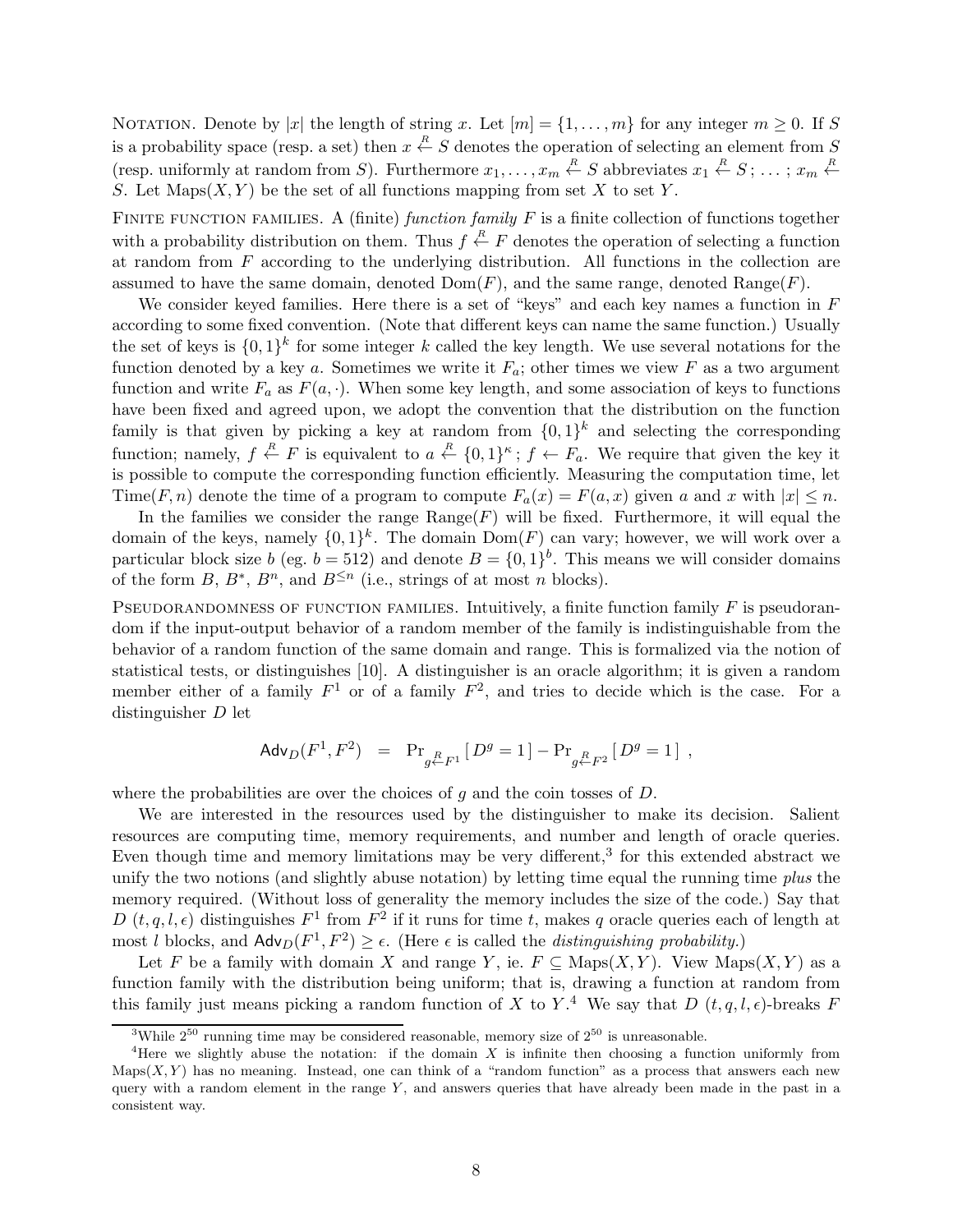if D  $(t, q, l, \epsilon)$  distinguishes F from Maps $(X, Y)$ . We say that F is  $(t, q, l, \epsilon)$ -secure if there is no distinguisher who  $(t, q, l, \epsilon)$ -breaks F.

## 3 The basic cascade construction

Here we present and analyze the basic cascade construction. Let  $F$  be a family of functions from  $Dom(F) = B = \{0,1\}^b$  to  $\{0,1\}^k$ . The key length is the same as the output length, namely k. For instance, in the case of the compression function of  $m d5$  we have  $k = 128$  and  $b = 512$ . Define the families  $F^{(1)}, F^{(2)}, F^{(3)}, \ldots$  as follows. The members of  $F^{(l)}$  will take inputs which are at most l blocks long; that is, the family  $F^{(l)}$  will have domain  $Dom(F^{(l)}) = B^{\leq l}$ . We call  $F^{(l)}$  the l-th *iteration* of F. For  $l \in \mathbb{N}$ , define  $F^{(l)}$  inductively:

$$
F^{(l)}(a,\lambda) = a
$$
  
 
$$
F^{(l)}(a,x_1...x_n) = F(F^{(l)}(a,x_1...x_{n-1}),x_n) \text{ if } n \ge 1
$$

where  $\lambda$  denotes the empty string. That is, for  $n \leq l$ ,  $F^{(l)}(x_1, \ldots, x_n)$  is computed as follows.

$$
a_0 \leftarrow a
$$
  
for  $i = 1, ..., n$  do:  $a_i \leftarrow F(a_{i-1}, x_i)$   
Output  $a_n$ 

Let  $F^{(*)}$  be  $F^{(*)}(a, x_1, \ldots, x_n) \stackrel{\text{def}}{=} F_a^{(n)}(a, x_1, \ldots, x_n)$ . We call  $F^{(*)}$  the *iteration* of F.

PREFIX-FREENESS. We want to claim that the pseudorandomness of  $F$  translates to the pseudorandomness of  $F^{(*)}$  (with parameters specified in the sequel). But there is the "technical" problem described in Section 1.2. This problem disappears if the inputs are encoded to be a prefix-free set. (For example, prepend-pend to every input its length, using some appropriate encoding, and then apply  $F^{(*)}$ .) With this,  $F^{(*)}$  is indeed pseudorandom, as we will show below.

We don't want to fix any particular prefix-free encoding since any such encoding will work. So instead we introduce the notion of a *prefix-free distinguisher*. This is a distinguisher  $D$  with the property that the set of queries it asks always forms a prefix-free set. We'll prove  $F^{(*)}$  is pseudorandom with respect to prefix-free distinguishers. This implies that using any prefix-free encoding will suffice against arbitrary distinguishers.

Prefix-free encodings have some drawbacks that makes them unattractive in some settings. We elaborate on these drawbacks and our solution in the next section. Here we show:

**Theorem 3.1** Let F be a function family with  $Dom(F) = B$ , range Range $(F) = \{0,1\}^k$ , and key length k. Suppose F is  $(t', q, 1, \epsilon')$ -secure and let  $l \geq 1$ . Then  $F^{(*)}$  is  $(t, q, l, \epsilon)$ -secure against prefix-free distinguishers, where

$$
t = t' - cq(l + k + b) \cdot (\text{Time}(F) + \log q) \quad ; \quad \epsilon = q l \epsilon' \ .
$$

Here c is a specific, small constant whose value can be determined from the proof.

We remark that there was a typo in the above theorem in the preliminary (proceedings) version of this paper [4]. Namely the factor of q was missing in the expression for  $\epsilon$ .

The rest of this section is devoted to proving Theorem 3.1. A natural approach to such a proof is to reduce the security of  $F^{(*)}$  to the security of F. However, we could not find a straightforward reduction. Instead, we first define a bunch of "intermediate" function families. We then show, using two different reductions, that:  $(I)$  if only prefix-free distinguishers, that ask at most q queries, are considered, then the security of  $F^{(*)}$  reduces to the security of the q<sup>th</sup> family in the bunch; and (II) the security of any family in the bunch reduces to the security of F. The theorem will follow.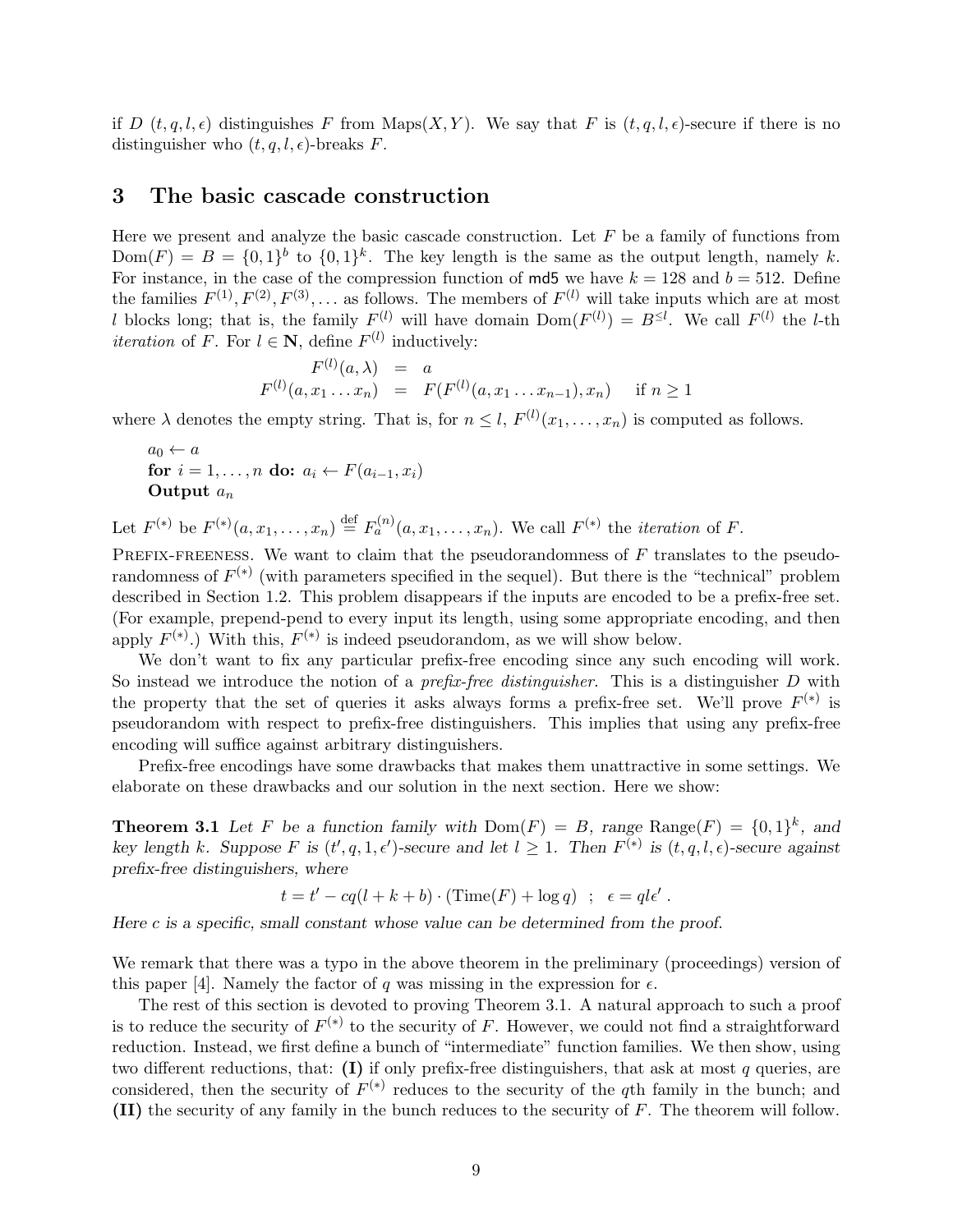THE MULTI-ORACLE FAMILIES. Let F be a family of functions from X to Y. The intermediate function families, called the *multi-oracle families*, are defined as follows. Informally, in the *mth* multi-oracle family the distinguisher is given m functions,  $g_1, \ldots, g_m$ , such that either all the  $g_i's$ are drawn independently from F or all are drawn independently from  $\text{Maps}(X, Y)$ . (To break this family, the distinguisher has to tell which is the case.) More formally, define  $mF$  as the following family of functions from  $[m] \times X$  to Y, with key length mk. The key is interpreted as a vector  $\vec{a} = a_1, \ldots, a_m$ ; a function  $mF_{\vec{a}}$  in the family  $mF$  takes two inputs,  $i \in [m]$  and  $x \in X$ , and returns  $F_{a_i}(x)$ . We sometimes use  $f_1, \ldots, f_m$  to denote the function  $mF_{\vec{a}}$  that satisfies  $mF_{\vec{a}}(i, x) = f_i(x)$ for all i and x. When we talk of  $mF$  being  $(t, q, l, \epsilon)$ -secure, the number q of oracle queries is the total number made across all the oracles.

Now that the multi-oracle families are defined, we can state two lemmas that together prove Theorem 3.1:

**Lemma 3.2** Let F be a function family with domain  $Dom(F) = B$ , range  $Range(F) = \{0,1\}^k$ , and key length k. Assume  $qF$  is  $(t', q, 1, \epsilon')$ -secure and let  $l \geq 1$ . Then  $F^{(*)}$  is  $(t, q, l, \epsilon)$ -secure against prefix-free distinguishers, where

$$
t = t' - cql \cdot (b + k + \log q + \text{Time}(F)) \quad ; \quad \epsilon = l\epsilon' \; .
$$

Here c is a specific, small constant whose value can be determined from the proof.

**Lemma 3.3** Let F be a function family with domain  $Dom(F) = B$ , range  $Range(F) = \{0,1\}^k$ and key length k, and let  $m \geq 1$ . Suppose F is  $(t', q, 1, \epsilon')$ -secure. Then,  $mF$  is  $(t, q, 1, \epsilon)$ -secure, where

 $t = t' - c \cdot (mk + q \cdot \text{Time}(F) + q(k + b) \log q)$ ;  $\epsilon = m\epsilon'$ .

We remark that the key quantity here is the distinguishing probability  $\epsilon$ , which, in Lemma 3.2 increases by a factor of l, and in Lemma 3.3 further increases by a factor of q. Typically  $t'$  is large enough that  $t$  should be thought of as being approximately  $t'$ .

Theorem 3.1 now follows from Lemmas 3.2 and 3.3. The proof of the former is in Appendix A. The proof of the latter is in Appendix B.

## 4 Getting rid of prefix-freeness

Our basic construction is valid as long as the queries are prefix-free. Prefix-freeness can be ensured by appropriately encoding the queries. For example, prepend the length  $|q|$  to each query q in an appropriate way.

However, such encodings require, of the machine evaluating the pseudorandom function, to perform at least two "passes" of reading the input (e.g., one pass to find the length, and a second pass to compute the function with the length prepended). Thus the entire input must be stored in memory (or a buffer) in between the passes. This is a serious drawback when long chunks of data need to be processed "on the fly". (An important such scenario is the use of pseudorandom function families to generate message authentication codes for communicated data).

Here we describe a construction that has practically the same security as prefix-free encoding, and hardly reduces the efficiency. In particular only one pass is needed. The construction is what was called  $F^{\text{acsc}}$  in Section 1.2. Namely given a family F with key length k, construct the family δ-AF with key length  $k + \delta$  as follows. Having key  $(a, d)$  where  $a \in \{0, 1\}^k$  and  $d \in \{0, 1\}^{\delta}$ , let  $\delta$ -A $F_{a,d}(x) = F_a(xd)$  for all x, where xd denotes the concatenation of x and d.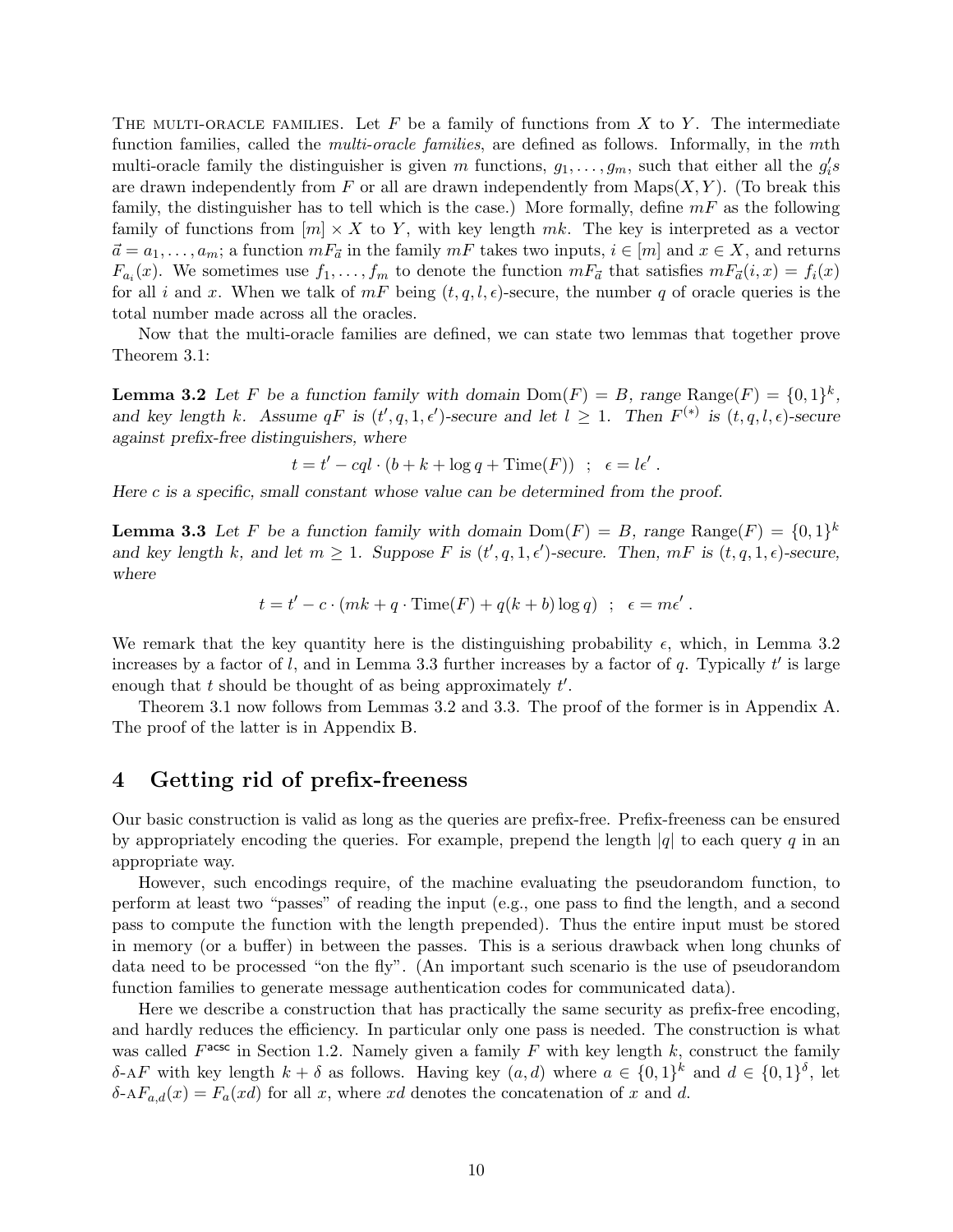Now,  $\delta$ -AF requires only one pass; furthermore, as will be seen,  $\delta$  can be pretty small. Thus the efficiency constraint is satisfied. Why is it secure? an informal argument may proceed as follows: "in order to break  $\delta$ -AF, one has to generate queries such that, when translated to F, one query will be a prefix of another. In order for this to happen, the latter query has to contain  $d$  as a substring. Since d is random, this event happens with probability exponentially small in  $|d| = \delta$ ." However, this argument assumes that  $d$  remains unpredictable by the distinguisher. This unpredictability, in turn, depends on the security of the construction... thus a more rigorous proof is needed. We show:

**Theorem 4.1** Let F be a function family with  $Dom(F) = B = \{0, 1\}^b$ , which is is  $(t', q, l, \epsilon')$ -secure against prefix-free distinguishers. Then  $\delta$ -AF is  $(t, q, l, \epsilon)$ -secure where

 $t = t' - cqTime(F) \log \delta \; ; \; \; \epsilon = \epsilon' + blq2^{-\delta}.$ 

Here  $c$  is a specific small constant determined by the proof.

A proof of Theorem 4.1 appears in Appendix C. Let  $\delta$ -A $F^{(*)}$  denote the family constructed from  $F^{(*)}$  via the above construction. Combining Theorems 3.1 and 4.1 we get:

**Corollary 4.2** Let F be a function family with domain  $Dom(F) = B = \{0, 1\}^b$ , range  $Range(F) =$  $\{0,1\}^k$  and key length k. Suppose F is  $(t', q, 1, \epsilon')$ -secure and let  $l \geq 1$ . Then  $\delta$ -AF<sup>(\*)</sup> is  $(t, q, l, \epsilon)$ secure, where

$$
t = t' - cq \cdot (k + b + (l + \log \delta) \text{Time}(F) + (k + l + b) \log q)
$$
  

$$
\epsilon = lqe' + blq2^{-\alpha}.
$$

## 5 The random-prepend construction

We now show how randomization can improve the security of the cascade construction. Given family F, define  $F_a^{\text{rcsc}}$  as follows: on input x choose  $r \stackrel{R}{\leftarrow} B$  and return  $(r, F^{(*)}(rx))$ . The gain is specified in the following theorem. (Here  $\epsilon(i)$  denotes the distinguishing probability when i queries are made.)

**Theorem 5.1** Let F be a function family with  $Dom(F) = B = \{0, 1\}^b$ , range  $Range(F) = \{0, 1\}^k$ , and key length k. Suppose F is  $(t', i, 1, \epsilon'(i))$ -secure for all  $i = 1, ..., q$ , and let  $l \ge 1$ . Then F<sup>resc</sup> is  $(t, q, l, \epsilon)$ -secure, where

$$
t = t' - cq(l + k + b) \cdot (\text{Time}(F) + \log q)
$$
  

$$
\epsilon = \epsilon'(q) + lqe'(1) + \delta
$$

Where  $\delta = \sum_{i=2}^{q} \frac{q^i}{2^{l(i-1)}}$  $\frac{q^{i}}{2^{l(i-1)}}\epsilon'(i)$ , and c is a specific, small constant whose value can be determined from the proof.

Compare the  $\epsilon$  here to the  $\epsilon = lq\epsilon'$  of Theorem 3.1. In the current notation, Theorem 3.1 obtains  $\epsilon' = lq\epsilon'(q)$ . But here the first term is a significant improvement; it is only  $\epsilon'(q)$ . Now the second term has the lq product, but it is multiplied only by  $\epsilon'(1)$ , the advantage under a single query, which is presumably much smaller than  $\epsilon'(q)$ . The  $\delta$  term is insignificant. Thus, overall, there is a significant reduction in  $\epsilon$ .

Let us briefly sketch the proof of this theorem. We return to the proof of Lemma 3.2. The algorithm  $D_2$ , given a query  $x^j = x_1^j$  $j_1^j \ldots x_n^j$  made by  $D_3$  will itself pick  $r^j$  at random, so that the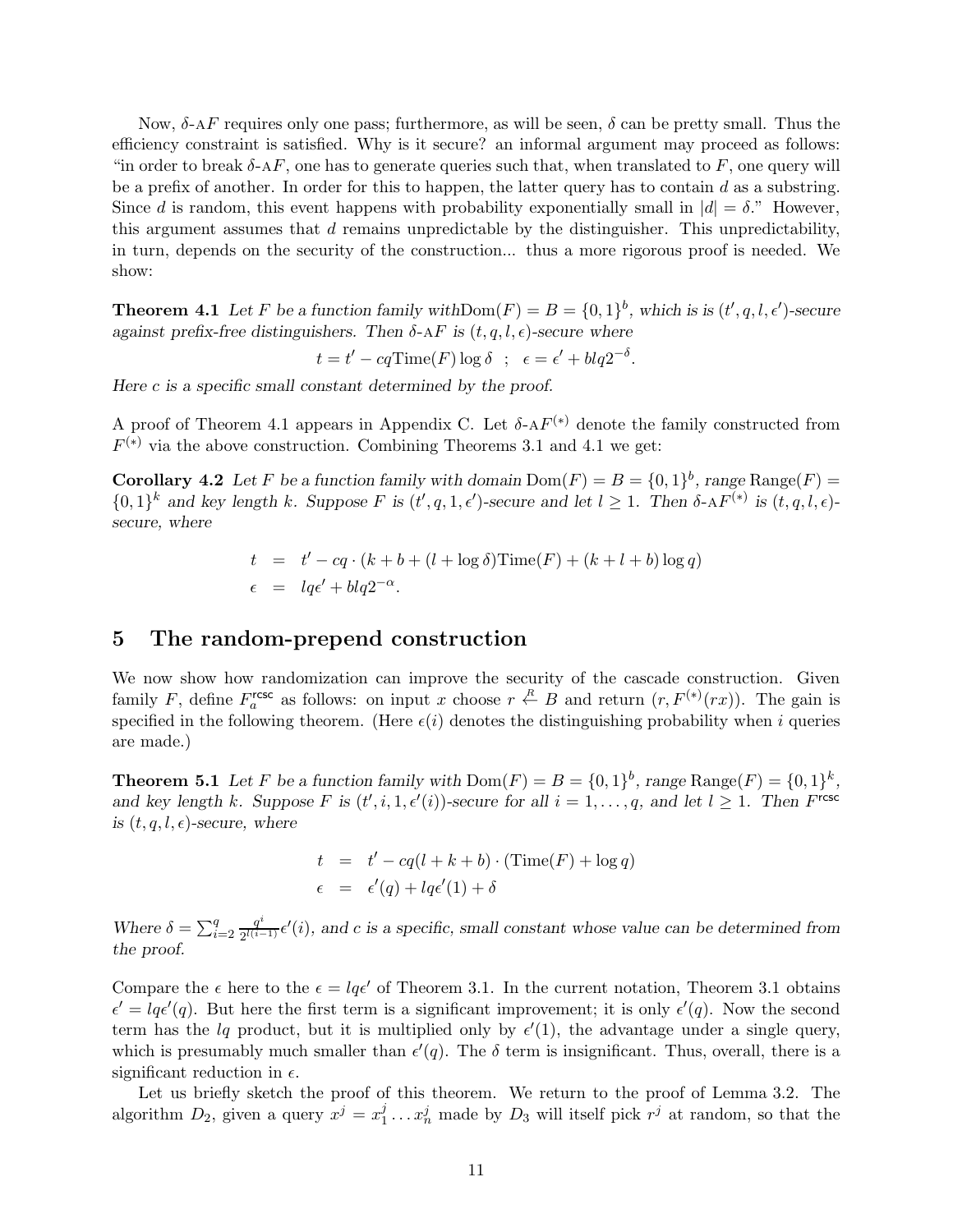" effective" query is  $r^j x_1^j$  $j_1^j \ldots x_n^j$ . Now if  $i = 1$  then we end up invoking  $g_1(r^j)$ . Thus at most q queries are asked of the original family and accounts for the  $\epsilon'(q)$  term above. Suppose  $i \geq 2$ . Then, the maximum number of times any particular  $g_{t}$  is invoked is the maximum number of times any particular value r turns up in the set  $\{r^1, \ldots, r^q\}.$ 

# 6 Optimality of the analysis

Theorem 3.1 provides a general upper bound on the rate of increase in the advantage  $\epsilon$  when applying the basic cascaded construction. We investigate the optimality of this bound. In other words, how much can our analysis be improved, without resorting to the particularities of specific function families?

We formalize this question as follows. We introduce a setting where the function family  $F$ (with domain B, range  $\{0,1\}^k$  and key length k) can be accessed only as a black box. That is, consider an algorithm for deciding whether a given function is random or chosen from  $F$ . Instead of being given an explicit description of how to compute functions in  $F$ , the algorithm can now only query for the values of functions in  $F$  at points of its choice. That is, it can ask two types of queries: oracle queries, addressed at the function tested for being chosen from the family, and family-queries, addressed at the functions in the family in question. (Family-queries should specify a key a and a value x, and are answered by  $F_a(x)$ .) In this setting, called the black-box-family setting, we show that there exist function families for which the analysis of Theorem 3.1 is (almost) optimal. In fact, optimality holds even for a random function family. (Still, we note that other general bounds may exist that, while not improving our bound in the case of the black-box family setting, do better with other pseudorandom families.)

We present the result in more detail. Let  $\epsilon_F(l, q, \tau)$  denote the highest distinguishing probability in breaking family F by any algorithm that asks a total of at most  $\tau$  oracle and family queries, out of which at most q are (prefix-free) oracle queries, and each oracle query consists of at most  $l$ B-blocks. In this language, Theorem 3.1 implies that

$$
\epsilon_{F^{(*)}}(l,q,\tau) \le lq \cdot \epsilon_F(1,q,\tau + O(l \cdot q)) \tag{1}
$$

for any F. We proceed in two steps as follows. First we show a simple and general distinguishing algorithm demonstrating that

$$
\frac{c(l-1)q^2}{2^k} \le \epsilon_{F^{(*)}}(l,q,q) \tag{2}
$$

for some  $c > 0$  and any F. This algorithm works even in the black-box-family setting described above. That is, it uses an intrinsic property of the cascade construction and requires no knowledge of the underlying family F.

Inequality (2) by itself does not yet demonstrate optimality of (1). The following additional observation is needed. Consider the family  $RF$  of  $2^k$  functions chosen at random from  $\text{Maps}(B, \{0, 1\}^k)$ . It can be seen, in a straightforward way, that in the black-box-family setting

$$
\epsilon_{RF}(1,q,\tau) \le \frac{c' \cdot \tau}{2^k} \tag{3}
$$

for some  $c' > 0$ . (Here the probabilities are taken also on the choices of the functions in RF.) Altogether we now have

$$
\frac{1}{\tilde{c}} \cdot (l-1)q \cdot \epsilon_{RF}(1,q,q) \leq \epsilon_{RF^{(*)}}(l,q,q) \tag{4}
$$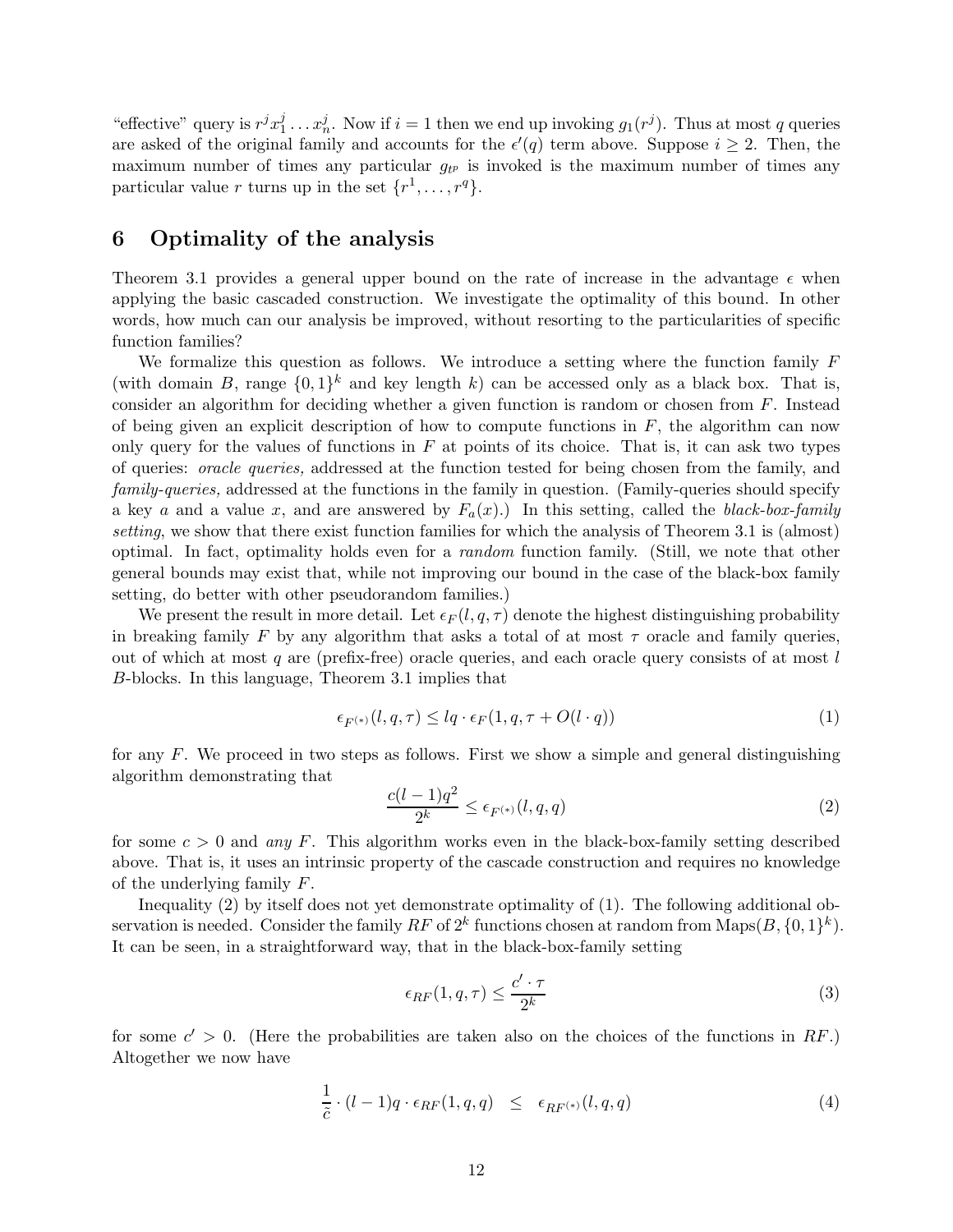and

$$
\epsilon_{RF^{(*)}}(l,q,q) \leq \tilde{c} \cdot lq \cdot \epsilon_{RF}(1,q,O(lq)). \tag{5}
$$

for some  $\tilde{c} > 0$ . (Inequalities (3) and (2) imply (4). Inequality (1) implies (5)).

THE DISTINGUISHING ALGORITHM. The idea is to capitalize on the difference between the probabilities of collisions in random functions and in functions obtained via the cascade construction. We will ask q queries that differ only in the first block out of the l blocks. (I.e, we choose  $x_2, \ldots, x_l$ and  $a_1, \ldots, a_q$  where each  $x_i, a_i \in B$ , and ask queries  $m_1, \ldots, m_q$  where  $m_j = a_j, x_2, \ldots, x_l$ . Output 'cascaded' iff any two queries resulted in the same answer. For the analysis, note that if the oracle is a random function, then the probability of such collisions is  $O(\frac{q^2}{2k})$  $\frac{q^2}{2^k}$ ). In a cascaded construction, however, the probability of collisions is much higher: consider two queries  $m = a, x_2, \ldots, x_l$  and  $m' = a', x_2, \ldots, x_l$ . If  $F^{(*)}(a, x_2, \ldots, x_k) = F^{(*)}(a', x_2, \ldots, x_k)$  for any  $k \leq l$ , then also  $F^{(*)}(m) = F^{(*)}(m')$ . The probability of collision after k blocks, given that no collision occurred yet, is  $\Omega(\frac{q^2}{2k})$  $\frac{q^2}{2^k}$ ). Thus collisions happen with probability  $\Omega(\frac{lq^2}{2^k})$ . Inequality (1) follows.

We remark that this idea can be extended in a straightforward way to breaking message authentication codes (see [6] for definitions) based on the cascade construction of pseudorandom functions. We demonstrate the technique on messages of two blocks: first choose an arbitrary block  $b \in B$ . Next, keep asking MACS for messages of the form  $a_i b$  where the  $a_i$ 's are random blocks, until  $a_i \neq a_j$  are found such that  $MAC(a_i b) = MAC(a_j b)$ . Now, with significant probability  $MAC(a_i) = MAC(a_j)$  as well. This is exploited as follows: Choose  $c \in B$ , ask for  $m \stackrel{\text{def}}{=} MAC(a_i c)$ , and output the message-tag pair  $(a_i c, m)$ . If indeed  $MAC(a_i) = MAC(a_i)$  then also  $MAC(a_i c) = m$ . (We note that this attack applies to a variety of well known MAC schemes, including DES-CBC-MAC. A similar attack was independently reported by [PV].)

# Acknowledgments

We thank Moni Naor for helpful comments.

# References

- [1] W. Aiello and R. Venkatesan, "Foiling birthday attacks in length doubling transformations," Advances in Cryptology – Eurocrypt 96 Proceedings, Lecture Notes in Computer Science Vol. 1070, U. Maurer ed., Springer-Verlag, 1996.
- [2] ANSI X3.106, "American National Standard for Information Systems Data Encryption Algorithm — Modes of Operation," American National Standards Institute, 1983.
- [3] M. Bellare, R. Canetti and H. Krawczyk, "Keying hash functions for message authentication," Advances in Cryptology – Crypto 96 Proceedings, Lecture Notes in Computer Science Vol. 1109, N. Koblitz ed., Springer-Verlag, 1996.
- [4] M. Bellare, R. Canetti and H. Krawczyk, "Pseudorandom functions revisited: The cascade construction and its concrete security," Proceedings of the 37th Symposium on Foundations of Computer Science, IEEE, 1996.
- [5] M. BELLARE, R. GUÉRIN AND P. ROGAWAY, "XOR MACS: New methods for message authentication using finite pseudorandom functions," Advances in Cryptology – Crypto 95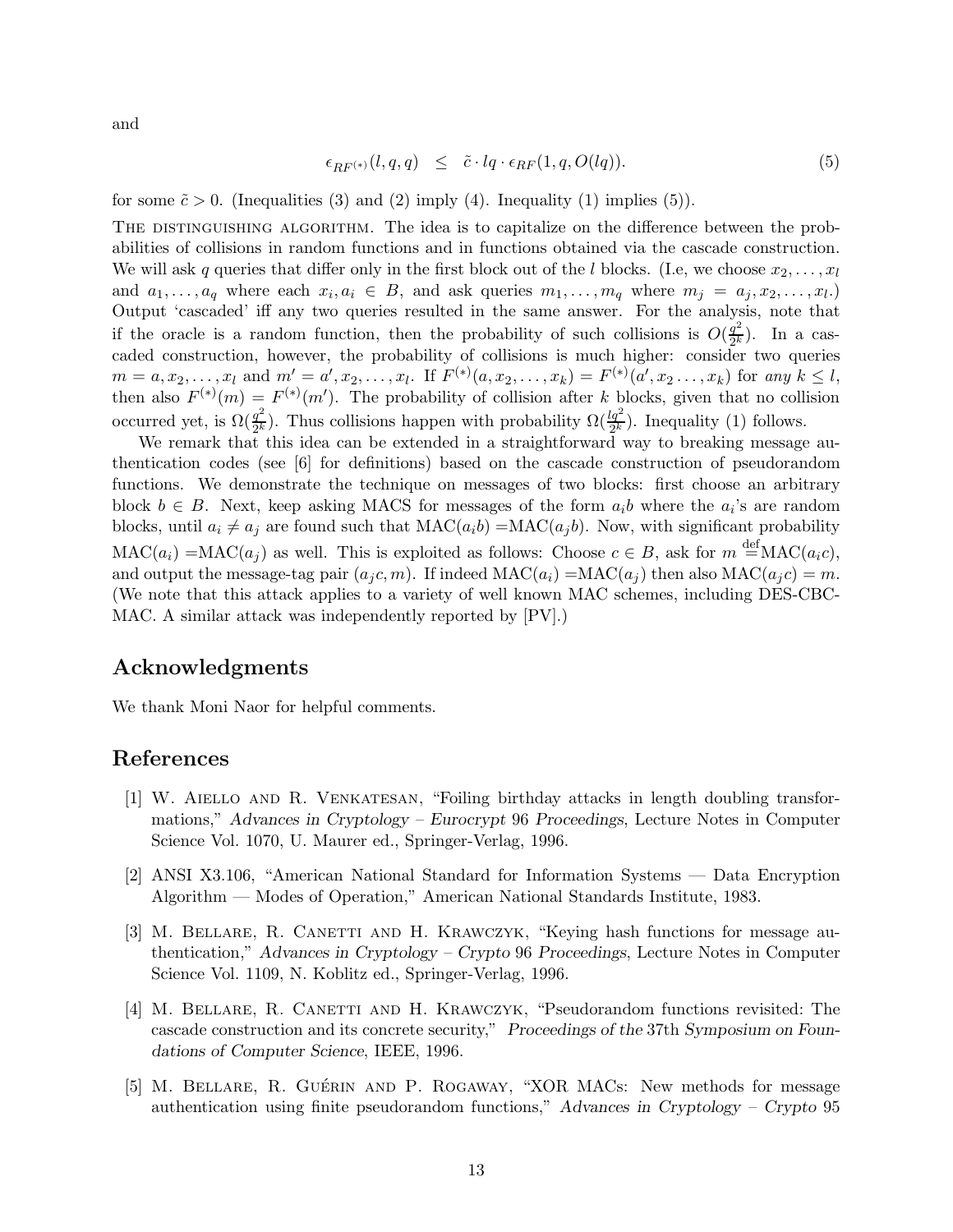Proceedings, Lecture Notes in Computer Science Vol. 963, D. Coppersmith ed., Springer-Verlag, 1995.

- [6] M. Bellare, J. Kilian and P. Rogaway, "The security of cipher block chaining," Advances in Cryptology – Crypto 94 Proceedings, Lecture Notes in Computer Science Vol. 839, Y. Desmedt ed., Springer-Verlag, 1994.
- [7] M. Bellare and P. Rogaway, "Entity authentication and key distribution," Advances in Cryptology – Crypto 93 Proceedings, Lecture Notes in Computer Science Vol. 773, D. Stinson ed., Springer-Verlag, 1993.
- [8] L. Carter and M. Wegman, "Universal Hash Functions," J. of Computer and System Science 18, 1979, pp. 143–154.
- [9] I. DAMGÅRD, "A design principle for hash functions," Advances in Cryptology Crypto 89 Proceedings, Lecture Notes in Computer Science Vol. 435, G. Brassard ed., Springer-Verlag, 1989.
- [10] O. Goldreich, S. Goldwasser and S. Micali, "How to construct random functions," Journal of the ACM, Vol. 33, No. 4, 210–217, (1986).
- [11] O. Goldreich, R. Impagliazzo, L. Levin, R. Venkatesan, and R. Zuckerman, D., "Security Preserving Amplification of Hardness," Proceedings of the 31st Symposium on Foundations of Computer Science, IEEE, 1990.
- [12] J. HÄSTAD, R. IMPAGLIAZZO, L. LEVIN AND M. LUBY, "Construction of a pseudo-random generator from any one-way function," Manuscript. Earlier versions in STOC 89 and STOC 90.
- [13] A. HERZBERG AND M. LUBY, "Public Randomness in Cryptography." Advances in Cryptology – Crypto 92 Proceedings, Lecture Notes in Computer Science Vol. 740, E. Brickell ed., Springer-Verlag, 1992.
- [14] M. LUBY AND C. RACKOFF, "How to construct pseudorandom permutations from pseudorandom functions," SIAM J. Computation, Vol. 17, No. 2, April 1988.
- [15] R. Merkle, "One way hash functions and DES," Advances in Cryptology Crypto 89 Proceedings, Lecture Notes in Computer Science Vol. 435, G. Brassard ed., Springer-Verlag, 1989. (Based on unpublished paper from 1979 and his Ph. D thesis, Stanford, 1979).
- [16] M. NAOR AND O. REINGOLD, "Synthesizers and their application to the parallel construction of pseudo-random functions," Proceedings of the 36th Symposium on Foundations of Computer Science, IEEE, 1995.
- [PV] B. Preneel and P. van Oorschot, "MD-x MAC and building fast MACs from hash functions," Advances in Cryptology – Crypto 95 Proceedings, Lecture Notes in Computer Science Vol. 963, D. Coppersmith ed., Springer-Verlag, 1995.
- [17] R. Rivest, "The MD5 message-digest algorithm," IETF Network Working Group, RFC 1321, April 1992.
- [18] P. Rogaway and D. Coppersmith, "A software optimized encryption algorithm," Workshop on software encryption, Cambridge, 1993.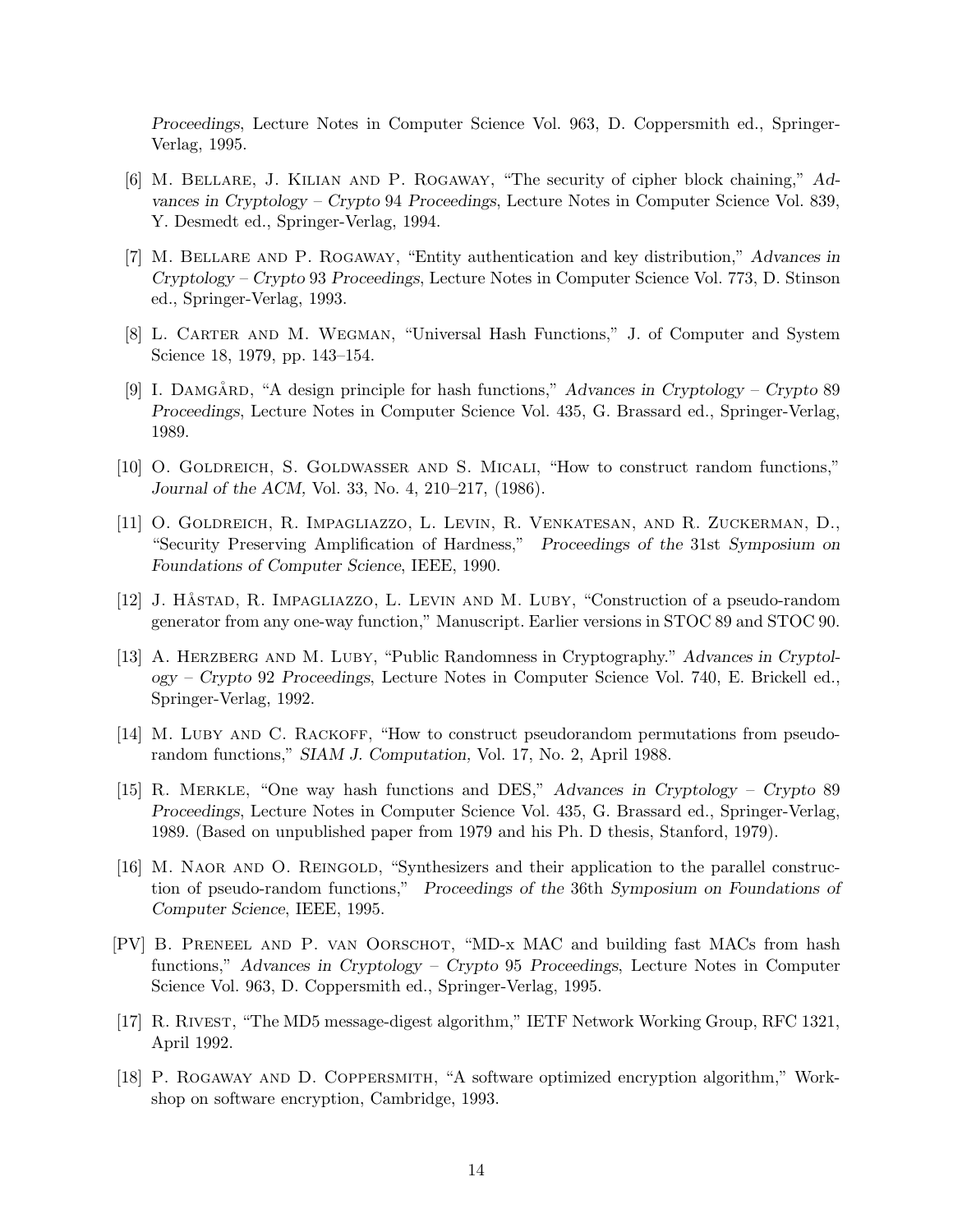- [19] FIPS 180, "Secure Hash Standard", Federal Information Processing Standard (FIPS), Publication 180, National Institute of Standards and Technology, US Department of Commerce, Washington D.C., May 1993.
- [20] M. Wegman and L. Carter, "New Hash Functions and Their Use in Authentication and Set Equality", JCSS Vol. 22, 1981, pp. 265–279.

## A Proof of Lemma 3.2

Let  $qR \stackrel{\text{def}}{=} \text{Maps}([q] \times B, \{0,1\}^k)$ , and let  $R^{(l)} \stackrel{\text{def}}{=} \text{Maps}(B^{\leq l}, \{0,1\}^k)$ . We construct an algorithm U: given black-box access to a prefix-free distinguisher  $D_3$  that asks at most q queries each of at most l blocks and has  $\mathsf{Adv}_{D_3}(F^{(l)}, R^l) = \epsilon_3$ , U defines a distinguisher  $D_2 \stackrel{\text{def}}{=} U^{D_3}$  that has  $\epsilon_2 \stackrel{\text{def}}{=} \mathsf{Adv}_{D_2}(qF, qR) \geq \epsilon_3/l$ . To avoid confusion, we refer to  $D_3$  as the black-box of U, while the term oracle is reserved to the input function to be decided upon.

CONSTRUCTION OF  $D_2 = U^{D_3}$ . Given oracles  $g_1, \ldots, g_m: B^{\leq l} \to \{0,1\}^k$ , pick  $i \stackrel{R}{\leftarrow} [l]$  at random and start running  $D_3$ . The latter requires an oracle to a function  $g: B^{\leq l} \to \{0,1\}^k$ .  $D_2$  will supply answers to the oracle queries of  $D_3$ . It begins by initializing a counters t to 0. The answer to the *j*th oracle query  $x_1^j$  $j_1^j \ldots x_n^j \in B^{\leq l}$  is computed follows.

- (1) If  $n \leq i 1$  then pick at random an *i*-bit string  $a^j$  and return  $a^j$ .
- (2) Else (namely  $n \geq i$ )
	- $(2.1)$  If  $x_1^j$  $i_1^j \ldots x_i^j$  $i_{i-1}^j \neq x_1^p$  $i<sup>p</sup>$ <sub>1</sub>...  $x_i<sup>p</sup>$  $_{i-1}^p$  for all  $p < j$  then increment t and let  $c^j = t$ . Else let  $c^j = c^p$ where p is such that  $x_1^j$  $x_{i-1}^j = x_1^p$  $i_1^p \ldots x_i^p$  $_{i-1}^p$ .
	- (2.2) Using the oracle for  $g_1, \ldots, g_q$  compute  $a^j = g_{c^j}(x_i^j)$  $i$ ). Answer  $F^{(l)}(a^j, x_{i+1}^j \dots x_n^j)$  to  $D_3$ .

Finally, output whatever  $D_3$  outputs.

ANALYSIS OF  $D_2 = U^{D_3}$ . We relate  $\epsilon_2$  to  $\epsilon_3$  via a hybrids argument, as follows. Define a sequence of hybrid function families. With each  $i \in \{0, 1, \ldots, l\}$  and each function  $g: B^{\leq i} \to \{0, 1\}^k$  we associate a function  $h_i^g$  $s_i^g: B^{\leq l} \to \{0,1\}^k$ , defined as follows for any  $x_1 \dots x_n \in B^{\leq l}$ .

$$
h_i^g(x_1 \dots x_n) \stackrel{\text{def}}{=} \begin{cases} g(x_1 \dots x_n) & \text{if } n \leq i \\ F^{(*)}(g(x_1 \dots x_i), x_{i+1} \dots x_n) & \text{otherwise.} \end{cases}
$$

Define the family  $H_i \stackrel{\text{def}}{=} \{h_i^g\}$  $i : g \in \text{Maps}(B^{\leq i}, \{0,1\}^k)\}.$  We now define

$$
P_i \stackrel{\text{def}}{=} \Pr_{f \leftarrow H_i} \left[ D_3^f = 1 \right].
$$

**Claim A.1**  $H_0 = F^{(l)}$  and  $H_l = R'$ . In particular:

$$
\epsilon_3 = \text{Adv}_{D_3}(R^{(l)}, F^{(*)})
$$
  
=  $\Pr_{f \stackrel{R}{\leftarrow} R'} [D_3^f = 1] - \Pr_{f \stackrel{R}{\leftarrow} F^{(l)}} [D_3^f = 1]$   
=  $P_l - P_0$ . (6)

**Proof:** If  $i = 0$  then  $x_1 \dots x_i$  is the empty string  $\lambda$ . Thus  $h_0^g$  $\frac{g}{0}$  is  $F_a^{(l)}$  where  $a = g(\lambda)$ . Since g is random, a is uniformly distributed. This means  $H_0$  is indeed  $F^{(l)}$ . If  $i = l$  then  $h_l^{\overline{g}}$  $_l^g$  is just g itself, so  $H_l = R'$ . Equation 6 of course follows.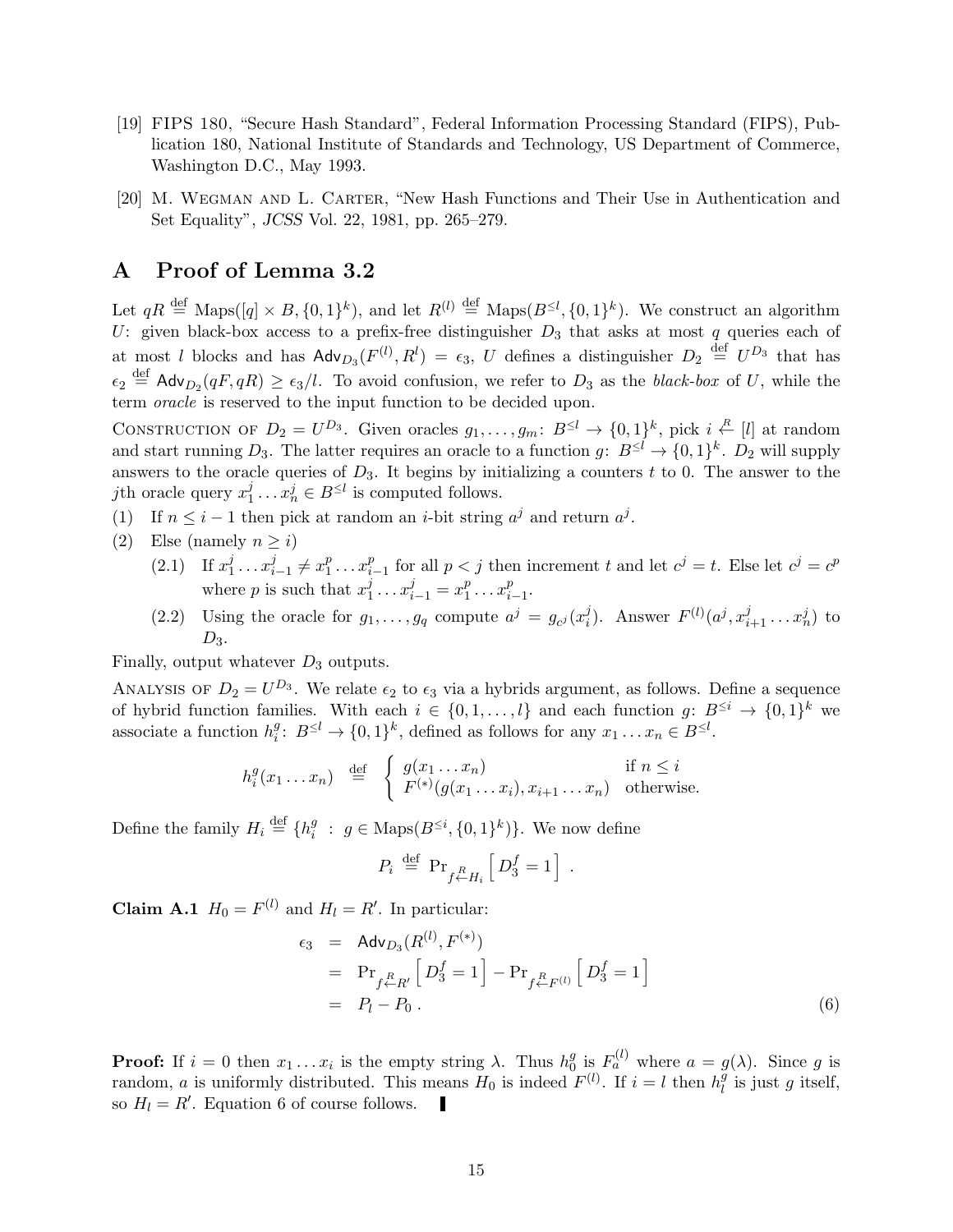Next we show that if the oracle of  $D_2$  is a random element of qR then  $D_3$  "sees" an oracle chosen from  $H_i$ . Similarly if the oracle of  $D_2$  is a random element of  $qF$  then  $D_3$  "sees" an oracle chosen from  $H_{i-1}$ . More precisely, let  $D_2(i)$  denote algorithm  $D_2$  with a fixed  $i \in [l]$ . Consider four experiments. Experiment 1 (resp 2) is that of running  $D^{g_1,...,g_q}(i)$  with  $g_1,...,g_q \stackrel{R}{\leftarrow} R$  (resp.  $g_1,...,g_q \stackrel{R}{\leftarrow} F$ ). Experiment 3 (resp. 4) consists of running  $D_3^h$  with  $h \stackrel{R}{\leftarrow} H_i$  (resp.  $H_{i-1}$ ). We want to claim that Experiments 1 and 3 are "equivalent" in the sense that what  $D_3$  "sees" at any point is the same (ie. identically distributed) in these two experiments. Similarly for Experiments 2 and 4.

For this purpose, denote by  $X_s$  the random variable whose value is the s-th oracle query. Let  $\mathsf{Y}_s$  denote the answer that is given to  $\mathsf{X}_s$ . We now fix a particular sequence of queries  $x^1, \ldots, x^j$ and answers  $y^1, \ldots, y^{j-1}$ . For  $t = 1, 2, 3, 4$  we let Distribution t refer to the distribution given by Experiment t conditioned on the events  $X_s = x^s$  for  $s = 1, \ldots, j$  and  $Y_s = y^s$  for  $s = 1, \ldots, j$ 1. (Namely,  $D_3$  has posed questions  $x^1, \ldots, x^{j-1}$  and obtained answers  $y^1, \ldots, y^{j-1}$ ; it has also posed question  $x^j$  but as yet got back no answer.) We write  $Pr_t[\cdot]$  for the probability under this (conditional) distribution. Now the above "equivalence" claims amount to the following.

**Claim A.2** For any k bit string  $y$ —

- (1)  $Pr_1[Y_s = y] = Pr_3[Y_s = y]$
- (2)  $Pr_2[Y_s = y] = Pr_4[Y_s = y]$ .

**Proof:** First we prove Part  $(1)$ . Take the case that the number of blocks n in the current query  $x^j = x_1^j$  $i_1^j \ldots x_n^j$  is at most  $i-1$ . The distinguisher  $D_3$  is prefix-free so in particular  $x^j$  does not occur as a previous query. So the value  $g(x^j)$  returned in Experiment 3 is a new random k bit string, independent of all previous choices. But that is exactly what is returned in Experiment 1. So the claim is true in this case. We now move on to the more interesting case, namely  $n \geq i$ .

In this case, in both Experiments 1 and 3, the answer returned to query  $x^j = x_1^j$  $x_1^j \ldots x_n^j$  is computed by first computing, as a certain function of  $x_1^j$  $i_1^j, \ldots, x_i^j$  $i_j^j$ , a value we denote  $A_j$ , and using  $A_j$  as a key to return  $F^{(*)}(\mathsf{A}_j,x_{i+1}^j\ldots x_n^j)$ . It suffices to show that the random variable  $\mathsf{A}_j$  is identically distributed in the two experiments. So now let us look at how it is computed in the two experiments.

In Experiment 3,  $A_j = g(x_1^j)$  $i_1^j \ldots x_i^j$  $i$ ). This means that if the set  $T = \{ p < j : x_1^j \}$  $x_1^j \ldots x_i^j = x_1^p$  $i<sup>p</sup>$ <sub>1</sub> ...  $x_i<sup>p</sup>$  $_i^p$  } is non-empty then  $A_j = A_p$  for all  $p \in T$ . Otherwise  $A_j$  is uniformly and independently distributed. We now argue the same is true in Experiment 1. Let  $S = \{p < j : x_1^j\}$  $x_{i-1}^j = x_1^p$  $\frac{p}{1} \ldots x_i^p$  $_{i-1}^p$  }. First, our construction of  $D_2$  guarantees that if  $S \neq \emptyset$  then there is a single value, which we here denote v, such that  $c^p = v$  for all  $p \in S$ . Now,

- If  $S \neq \emptyset$  then we return  $g_v(x_i^j)$  $j_i^j$ ). If  $T \neq \emptyset$  then  $g_v(x_i^j)$  $i_j^j$ ) = A<sub>p</sub> for all  $p \in T$ . Else  $(T = \emptyset)$ ,  $g_v(x_i^j)$  $\binom{j}{i}$ is a uniformly distributed k bit string because  $g_v$  has never before been invoked on  $x_i^j$  $\frac{j}{i}$ .
- If  $S = \emptyset$  then we return the value on  $x_i^j$  $\frac{1}{i}$  of a random function  $g_t$  which has never before been invoked. So this is a uniformly distributed  $k$  bit string.

We now turn to proving Part (2). The case  $n \leq i - 1$  is identical to Part (1). Assume  $n \geq i$ , and consider the *j*-th query  $x_1^j$  $i_1^j \ldots x_n^j$ . Let  $A_j$  be the same random variable as above. But now in both experiments  $A_j$  is computed via the family F. Let  $B_j$  be the random variable such that  $A_j = F(B_j, x_i^j)$  $i$ ). We show that, as long as the query  $x_1^j$  $i_1^j \ldots x_i^j$  $i_{i-1}$  is not made, B<sub>j</sub> is identically distributed in the two experiments. (If  $x_1^j$  $i_1^j \ldots x_i^j$  $i_{i-1}$  is queried then the two experiments differ: Let y denote the answer  $D_3$  gets to query  $x_1^j$  $i_1^j \ldots x_i^j$  $i_{i-1}$ . In Experiment 4 B<sub>j</sub> = y<sub>i</sub>, whereas in Experiment 2 B<sub>j</sub> and y are independently (and uniformly) distributed values in  $\{0,1\}^k$ .)

Let the set S and the value v be as before. In Experiment 4,  $B_j = g(x_1^j)$  $i_1^j \ldots x_i^j$  $_{i-1}^j$ ). This is equal to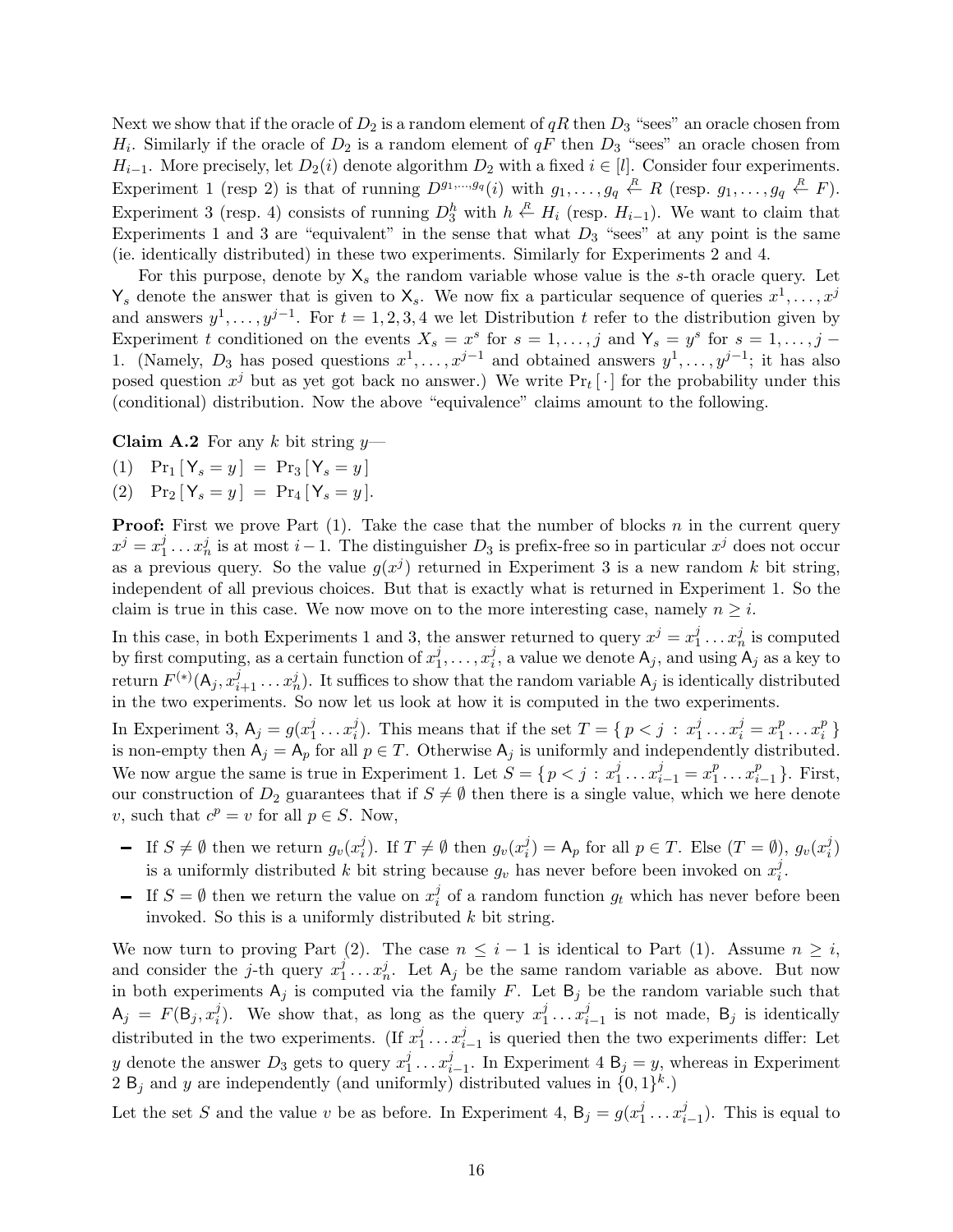$B_p$  for all  $p \in S$  if  $S \neq \emptyset$ , and otherwise is uniformly distributed. We argue that the same it true for Experiment 2. Recall that  $g_1, \ldots, g_m$  are now drawn randomly from F. Accordingly let Key(i) be the random variable whose value is the key of  $g_i$ ; ie.  $g_i = F_{\mathsf{Key}(i)}$ . Now

- If  $S \neq \emptyset$  then we return  $g_v(x_i^j)$ <sup>*i*</sup><sub>i</sub>). Thus  $B_j = Key(v)$ . Thus  $B_j = B_p$  for all  $p \in S$ .
- If  $S = \emptyset$  then we return the value on  $x_i^j$  $\frac{1}{i}$  of a random function  $g_t$  which has never before been invoked. So  $B_i = \text{Key}(t)$  is a uniformly distributed k bit string.

This concludes the proof. П

CONCLUDING THE PROOF GIVEN CLAIM  $A.2$ . Repeated application of Part  $(1)$  of the above implies that the output distribution of  $D_2$  in Experiment 1 is equal to the output distribution of  $D_3$  in Experiment 3, that is to  $P_i$ . Similarly for Experiments 2 and 4 using Part (2) of the above. That is

$$
\label{eq:proba} \begin{array}{rcl} \Pr_{h \stackrel{R}{\leftarrow} qR} \left[ \, D_2^h(i) = 1 \, \right] & = & P_i \\[1ex] \Pr_{h \stackrel{R}{\leftarrow} qF} \left[ \, D_2^h(i) = 1 \, \right] & = & P_{i-1} \; . \end{array}
$$

Now recall that  $D_2$  picks  $i \stackrel{R}{\leftarrow} [m]$ . Thus:

$$
\Pr_{h \leftarrow qR} \left[ D_2^h = 1 \right] = (1/l) \cdot \sum_{i=1}^l P_i \tag{7}
$$

$$
\Pr_{h \leftarrow qF} \left[ D_2^h = 1 \right] = (1/l) \cdot \sum_{i=1}^l P_{i-1} . \tag{8}
$$

So  $\epsilon_2 = \mathsf{Adv}_{D_2}(qF, qR) = (1/l) \cdot (P_l - P_0) = (1/l) \cdot \epsilon_3.$ 

# B Proof of Lemma 3.3

Also here we use a hybrids argument. Let  $R \stackrel{\text{def}}{=} \text{Maps}(B, \{0,1\}^k)$ , and let  $mR \stackrel{\text{def}}{=} \text{Maps}([m] \times$  $B, \{0,1\}^k$ ). We construct an algorithm U: given black-box access to a prefix-free distinguisher  $D_2$ with  $\epsilon_2 \stackrel{\text{def}}{=} \mathsf{Adv}_{D_2}(mF, mR), U$  defines a distinguisher  $D_1 \stackrel{\text{def}}{=} U^{D_2}$  with  $\epsilon_1 \stackrel{\text{def}}{=} \mathsf{Adv}_{D_1}(qF, qR) \ge \epsilon_2/m$ .

Algorithm  $D_1$ , given oracle g, first picks at random an integer  $i \stackrel{R}{\leftarrow} [m]$ . Next it proceeds, informally, as follows. It "picks," randomly and independently, functions  $g_1, \ldots, g_{i-1}$  from F. It "sets"  $g_i$  to its oracle function g. It also "picks random functions"  $g_{i+1}, \ldots, g_m$  from R. It now runs  $D_2$  with oracles  $g_1, \ldots, g_m$ : when the query is to oracle j it answers via  $g_j$ , invoking its oracle when  $j = i$  and otherwise using one of its chosen functions. It outputs whatever this computation outputs.

To pick  $g_1, \ldots, g_{i-1}$  from F meant to pick randomly  $i-1$  keys  $a_1, \ldots, a_{i-1} \stackrel{R}{\leftarrow} \{0,1\}^k$  and reply to query  $(j, x)$ , for  $j < i$ , by  $F(a_j, x)$ . Furthermore,  $D_1$  of course can't really "pick random" functions". What it does is that each time  $D_2$  asks a query  $(j, x)$  with  $j > i$  it picks a random k bit string if  $(j, x)$  was not asked before, returns it, and also records it; else it has already picked a reply so it looks up its record and returns this reply.

In the worst case  $D_1$  still has to make  $q_1 = q_2$  queries to its oracle g (although on the average it is  $q_2/m$ ). Its running time  $t_1$  is that of  $D_2$  plus the time to pick the extra keys, which is  $O(mk)$ , and to record and respond to queries, which involves computation of  $F_{a_j}$  and comes to  $O(q_1 \cdot \text{Time}(F) + q_1k \log q_1)$ . Altogether this comes to  $t_1 = t_2 + c \cdot (mk + q_1 \cdot \text{Time}(F) + q_1k \log q_1)$ .

For  $i = 0, \ldots, m$  let  $G_i = F \times \cdots \times F \times R \times \cdots \times R$  where there are i copies of F and  $m-i$  copies of R. To pick a vector  $(g_1, \ldots, g_m)$  of functions at random from this space means the obvious thing,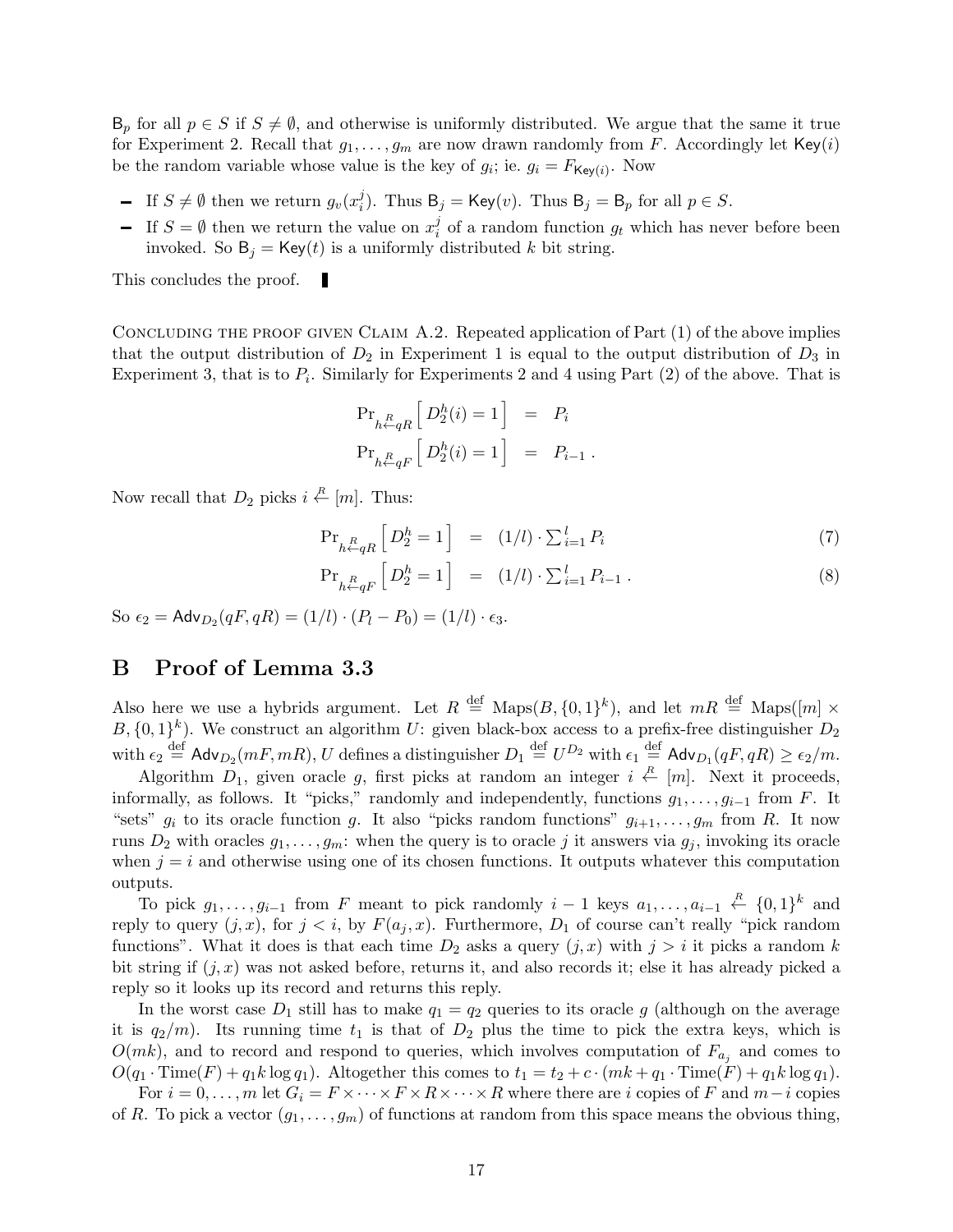namely to pick  $g_j$  at random from F for  $j = 1, \ldots, i$  and at random from R for  $j = i + 1, \ldots, m$ . We let

$$
P_i \ = \ \mathrm{Pr}_{(g_1,\ldots,g_m) \overset{R}{\leftarrow} G_i} \, [\, D_2^{g_1,\ldots,g_m} = 1 \, ]
$$

be the probability that  $D_2$  outputs one when its oracles are chosen randomly from  $G_i$ . Let  $D_1(i)$ denote the operation of  $D_1$  with fixed *i*. Now note that for  $i = 1, \ldots, m$ :

$$
\begin{array}{rcl} \Pr_{g \leftarrow R} \left[ \, D^g(i) = 1 \, \right] & = & P_{i-1} \\ \Pr_{g \leftarrow F} \left[ \, D^g(i) = 1 \, \right] & = & P_i \; . \end{array}
$$

Thus

$$
\begin{array}{rcl} \Pr_{g \leftarrow R} \left[ \, D_1^g = 1 \, \right] & = & \left( 1/m \right) \cdot \sum_{j=i}^m P_{j-1} \\ \Pr_{g \leftarrow F} \left[ \, D_1^g = 1 \, \right] & = & \left( 1/m \right) \cdot \sum_{j=1}^m P_j \ . \end{array}
$$

Thus the advantage of  $D_1$  is:

$$
\begin{array}{rcl}\n\mathsf{Adv}_{D_1}(F, R) & = & \Pr_{g \leftarrow F} \left[ \, D_1^g = 1 \, \right] - \Pr_{g \leftarrow R} \left[ \, D_1^g = 1 \, \right] \\
& = & (1/m) \cdot (P_m - P_0) \, .\n\end{array}
$$

However now observe that

$$
P_m = \Pr_{g_1, \dots, g_m \stackrel{R}{\leftarrow} F} [D_2^{g_1, \dots, g_m} = 1]
$$
  
=  $\Pr_{g \stackrel{R}{\leftarrow} mF} [D_2^g = 1]$ 

and

$$
P_0 = \Pr_{\substack{g_1,\dots,g_m \in R \\ g \leftarrow mR}} [D_2^{g_1,\dots,g_m} = 1]
$$
  
=  $\Pr_{g \leftarrow mR} [D_2^g = 1]$ .

Thus  $\mathsf{Adv}_{D_1}(F,R) \ge (1/m) \cdot \mathsf{Adv}_{D_2}(mF,mR) = \epsilon_2/m$  as required.

# C Proof of Theorem 4.1

Let X and Y be the domain and range of the family F, and let  $R \stackrel{\text{def}}{=} \text{Maps}(X, Y)$ . We construct an algorithm U: given black-box access to a prefix-free distinguisher  $D_4$  with  $\epsilon_4 \stackrel{\text{def}}{=} \mathsf{Adv}_{D_4}(\delta \text{-A} F, R)$ , U defines a distinguisher  $D_3 \stackrel{\text{def}}{=} U^{D_4}$  with  $\epsilon_3 \stackrel{\text{def}}{=} \mathsf{Adv}_{D_3}(F, R) \ge \epsilon_4 - blq2^{-\delta}$ .

Distinguisher  $D_3$ , with oracle access to a function g (where g is chosen at random either from F or from R), will proceed as follows. First pick  $d \stackrel{R}{\leftarrow} \{0,1\}^{\delta}$ . Next, run  $D_4$  where each query x of  $D_4$  is answered by  $g(xd)$ . If any of the queries of  $D_4$  contains d as a substring then output '1' (meaning 'g is pseudorandom'). Otherwise, output whatever  $D_4$  outputs.

For the analysis, let

$$
P_{4,R} = \Pr_{g \leftarrow R} [D_4^g = 1]
$$
  
\n
$$
P_{4,F} = \Pr_{g \leftarrow \delta - AF} [D_4^g = 1]
$$
  
\n
$$
P_{3,R} = \Pr_{g \leftarrow R} [D_3^g = 1]
$$
  
\n
$$
P_{3,F} = \Pr_{g \leftarrow F} [D_3^g = 1].
$$